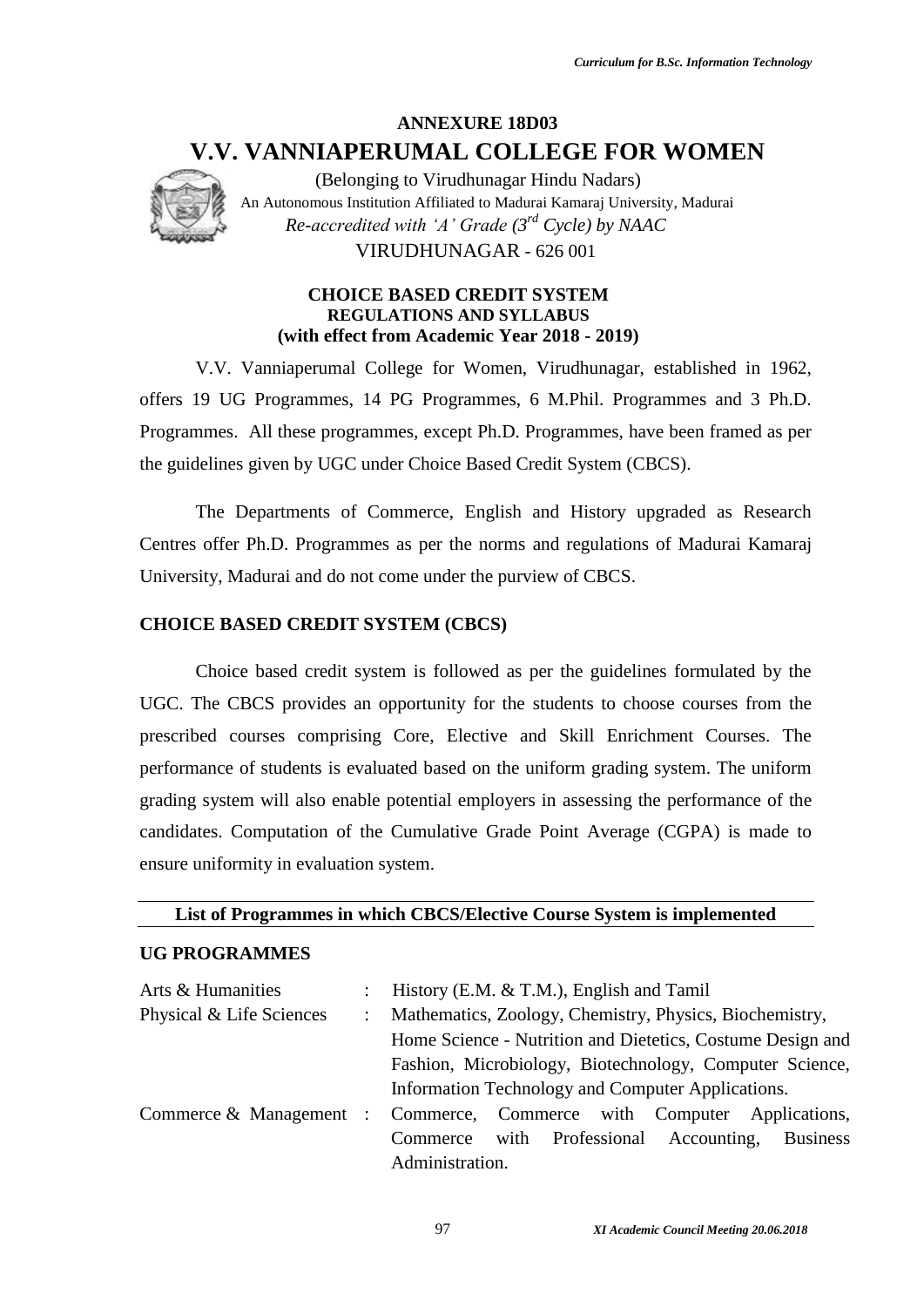## **PG PROGRAMMES**

| Arts & Humanities        | History, English, Tamil.                            |             |             |          |
|--------------------------|-----------------------------------------------------|-------------|-------------|----------|
| Physical & Life Sciences | Mathematics, Physics, Biochemistry, Food Processing |             |             |          |
|                          | & Quality Control, Chemistry, Zoology, Computer     |             |             |          |
|                          | Science,                                            | Information | Technology, | Computer |
|                          | Applications (MCA*)                                 |             |             |          |
| Commerce & Management    | Commerce, Business Administration (MBA*)            |             |             |          |
|                          | * AICTE approved Programmes                         |             |             |          |

## **PRE-DOCTORAL PROGRAMMES (M.Phil.)**

| Arts & Humanities        | : History, English, Tamil |
|--------------------------|---------------------------|
| Physical & Life Sciences | Mathematics, Biochemistry |
| Commerce & Management    | $:$ Commerce              |

## **OUTLINE OF CHOICE BASED CREDIT SYSTEM (UG)**

- 1. Core Courses
- 2. Elective Courses
	- 2.1. Discipline Specific Elective Courses (DSEC)
	- 2.2. Dissertation / Project
- 3. Non Major Elective Courses (NMEC)
- 4. Generic Elective Courses (GEC)
- 5. Ability Enhancement Courses (AEC)
	- 5.1 Ability Enhancement Compulsory Courses (AECC)
	- 5.2. Skill Enhancement Courses (SEC)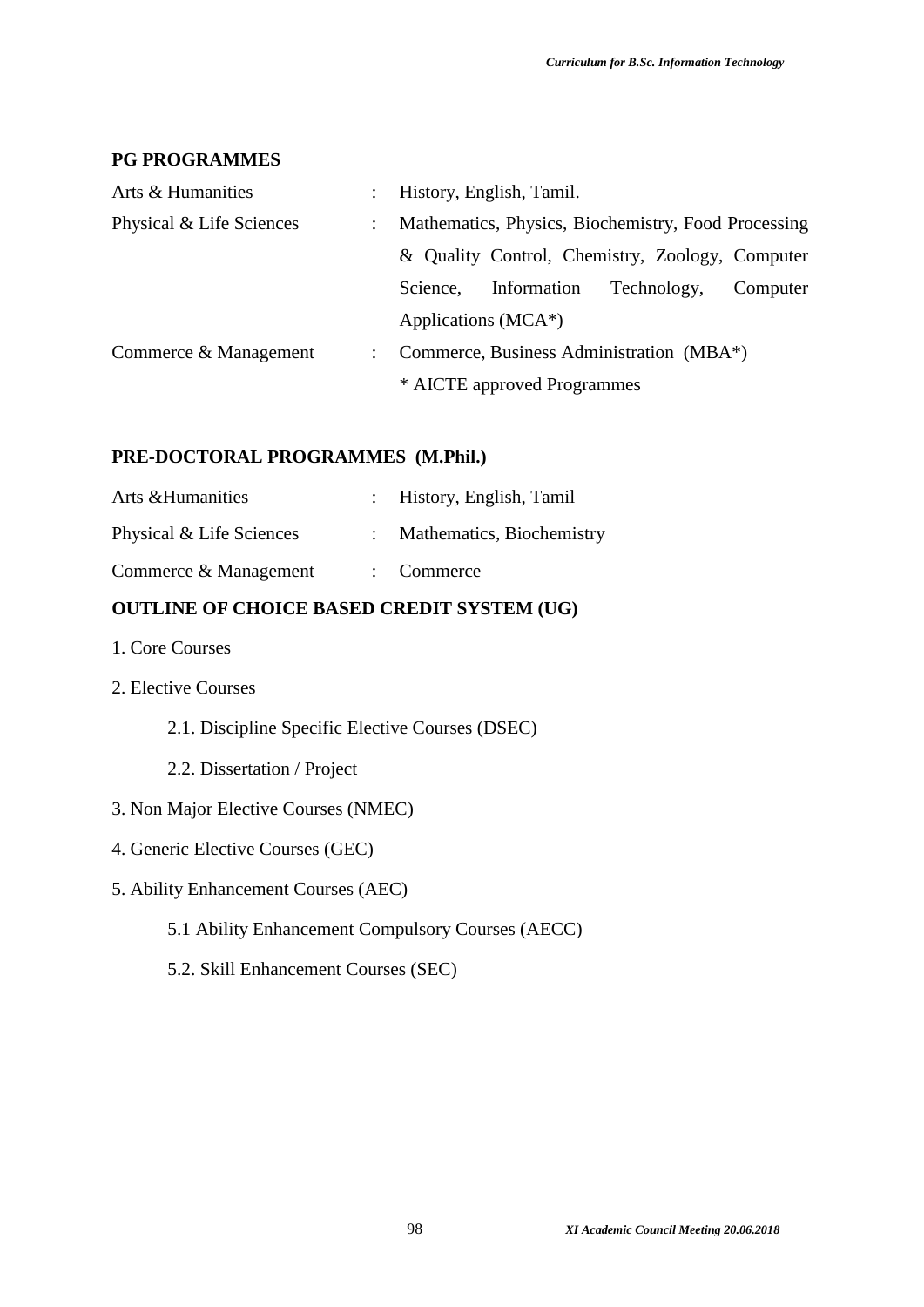| <b>List of Non Major Elective Courses (NMEC) offered</b> |                    |                                |  |  |  |  |
|----------------------------------------------------------|--------------------|--------------------------------|--|--|--|--|
| <b>UG PROGRAMMES</b>                                     |                    |                                |  |  |  |  |
| <b>Name of the Course</b>                                | <b>Semester</b>    | <b>Department</b>              |  |  |  |  |
| Indian National Movement (A.D 1885-1947)                 | Ш                  | History(EM)                    |  |  |  |  |
| இந்திய Njrpய இயக்கம் (கி.பி. 1885 – 1947)                | III                | History (TM)                   |  |  |  |  |
| <b>Constitution of India</b>                             | IV                 | History(EM)                    |  |  |  |  |
| இந்தியாவில் அர <b>rp</b> யல் அமைப்பு                     | IV                 | History(TM)                    |  |  |  |  |
| <b>Communication Skills-I</b>                            | III                | English                        |  |  |  |  |
| <b>Communication Skills-II</b>                           | IV                 |                                |  |  |  |  |
| இக்காலநீதி இலக்கியம்                                     | III                | Tamil                          |  |  |  |  |
| உரைநடை இலக்கியம்                                         | IV                 |                                |  |  |  |  |
| Basic Hindi - I                                          | III                | Hindi                          |  |  |  |  |
| Basic Hindi - II                                         | IV                 |                                |  |  |  |  |
| <b>Practical Banking</b>                                 | III                | Commerce                       |  |  |  |  |
| <b>Basic Accounting Principles</b>                       | IV                 |                                |  |  |  |  |
| <b>Business Management</b>                               | III                | <b>Business Administration</b> |  |  |  |  |
| <b>Entrepreneurship Development</b>                      | IV                 |                                |  |  |  |  |
| Quantitative Aptitude - I                                | III                | Mathematics                    |  |  |  |  |
| Quantitative Aptitude - II                               | IV                 |                                |  |  |  |  |
| Physics in Everyday life                                 | III                | Physics                        |  |  |  |  |
| <b>Digital Electronics</b>                               | IV                 |                                |  |  |  |  |
| <b>Industrial Chemistry-I</b>                            | III                | Chemistry                      |  |  |  |  |
| <b>Industrial Chemistry-II</b>                           | IV                 |                                |  |  |  |  |
| <b>Applied Zoology</b>                                   | $\mathop{\rm III}$ | Zoology                        |  |  |  |  |
| <b>Animal Science</b>                                    | IV                 |                                |  |  |  |  |
| <b>Basic Food Science</b>                                | III                | Home Science -                 |  |  |  |  |
| <b>Basic Nutrition and Dietetics</b>                     | IV                 | <b>Nutrition and Dietetics</b> |  |  |  |  |
| Women and Health                                         | III                | Biochemistry                   |  |  |  |  |
| Life style associated disorders                          | IV                 |                                |  |  |  |  |
| <b>Medical Lab Technology</b>                            | III                | Microbiology                   |  |  |  |  |
| <b>Applied Microbiology</b>                              | IV                 |                                |  |  |  |  |
| <b>Infectious Diseases</b>                               | Ш                  | Biotechnology                  |  |  |  |  |
| <b>Organic Farming</b>                                   | IV                 |                                |  |  |  |  |
| <b>Basics of Fashion</b>                                 | III                | Costume Design And             |  |  |  |  |
| <b>Interior Designing</b>                                | IV                 | Fashion                        |  |  |  |  |
| Introduction to Computers and Office Automation          | III                | <b>Computer Science</b>        |  |  |  |  |
| Introduction to Internet and HTML 5                      | IV                 |                                |  |  |  |  |
| <b>Computer Fundamentals and E-mail</b>                  | Ш                  | <b>Information Technology</b>  |  |  |  |  |
| Introduction to HTML                                     | IV                 |                                |  |  |  |  |
| <b>Fundamentals of Computers</b>                         | Ш                  | <b>Computer Applications</b>   |  |  |  |  |
| Web Design with HTML                                     | IV                 |                                |  |  |  |  |
| Horticulture $-I$                                        | Ш                  |                                |  |  |  |  |
| Horticulture $-$ II                                      | IV                 | <b>Botany</b>                  |  |  |  |  |
| <u>மருத்து</u> வ தாவரவியல் - I                           | III                |                                |  |  |  |  |
| மருத்துவ தாவரவியல் - II                                  | IV                 |                                |  |  |  |  |
| Library and Information Science - I                      | III                | <b>Library Science</b>         |  |  |  |  |
| Library and Information Science - II                     | IV                 |                                |  |  |  |  |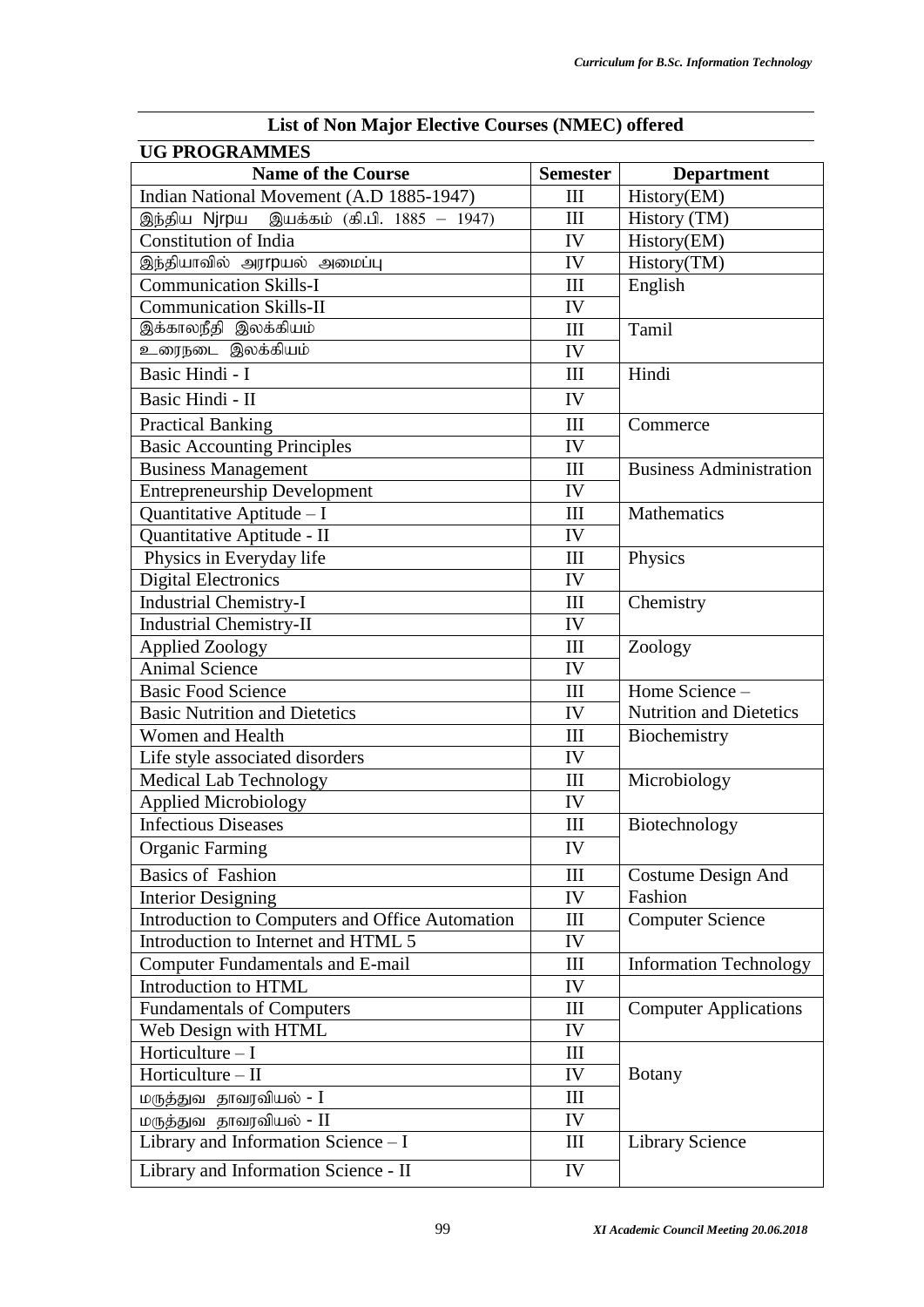#### **List of Generic Elective Courses (GEC) Offered**

#### **GENERIC ELECTIVE COURSES – 1**

- 1. Human Rights/
- 2. Women Studies

## **GENERIC ELECTIVE COURSES – 2**

- 1. Constitution of India/
- 2. Modern Economics/
- 3. Adolescent Psychology/
- 4. Disaster Management

#### **ABILITY ENHANCEMENT COMPULSORY COURSES (AECC)**

- 1. Environmental Studies
- 2. Value Education

#### **ELIGIBILITY FOR ADMISSION**

Candidate should have passed the Higher Secondary Examination with 10+2 pattern conducted by the Board of Higher Secondary Education, Govt. of Tamil Nadu or any other examination accepted by the Syndicate as equivalent thereto and the candidate should have studied +2 level Mathematics in the 10+2 pattern.

#### **DURATION OF THE PROGRAMME**

The candidates shall undergo the prescribed course of study for a period of three academic years (six semesters)

## **MEDIUM OF INSTRUCTION**

English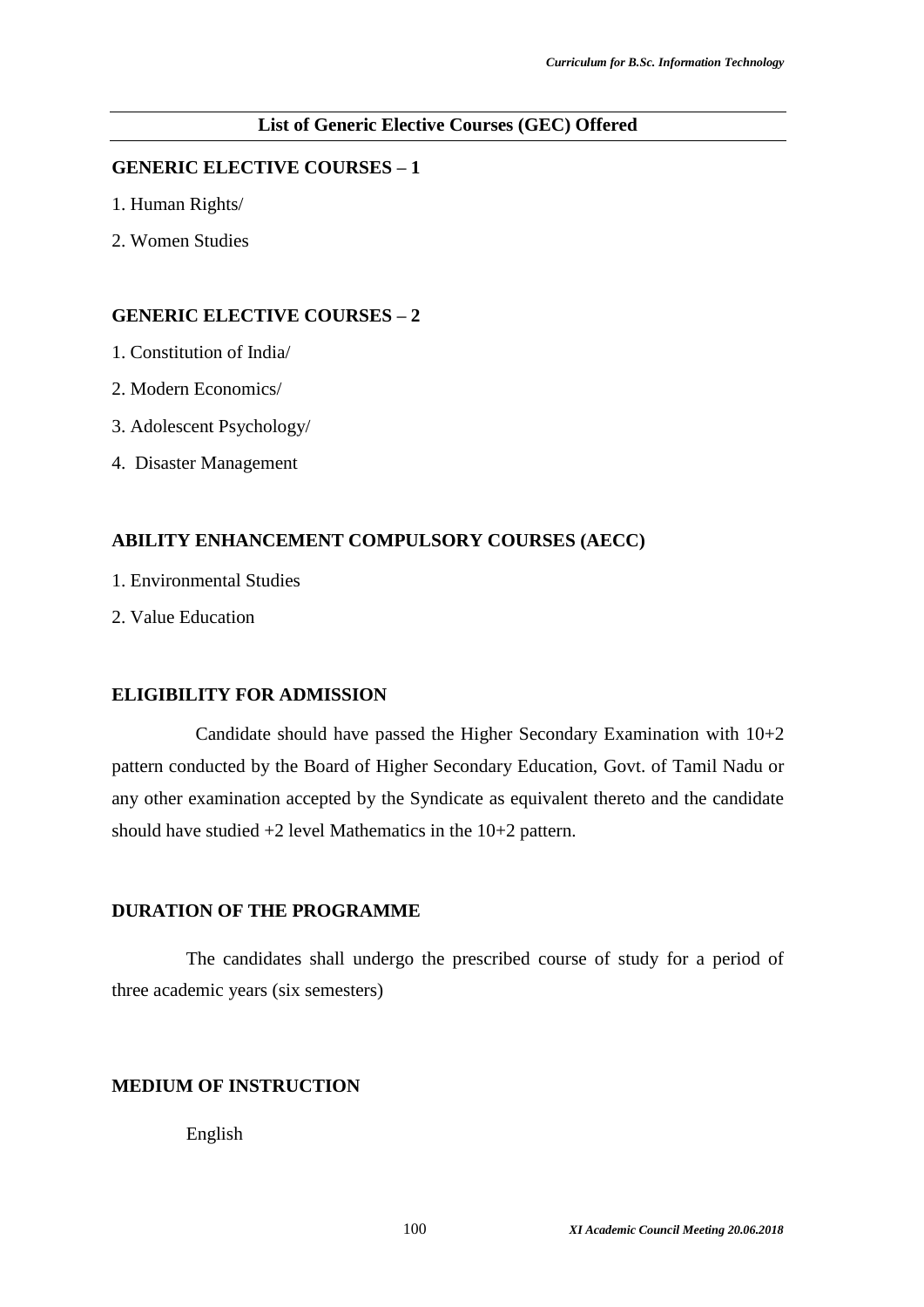## **COURSES OFFERED**

|                   | Part I : Tamil/Hindi                                                                                                           |
|-------------------|--------------------------------------------------------------------------------------------------------------------------------|
| Part II : English |                                                                                                                                |
|                   | Part III : Core Courses                                                                                                        |
|                   | Elective Courses: Discipline Specific Electives Courses                                                                        |
|                   | Allied Courses: 1. Digital Electronics                                                                                         |
|                   | 2. Mathematics                                                                                                                 |
| Part IV:          | Non-Major Elective Courses (NMEC)                                                                                              |
|                   | Generic Elective Courses (GEC)                                                                                                 |
|                   | <b>Ability Enhancement Compulsory Courses (AECC)</b>                                                                           |
|                   | <b>Skill Enhancement Courses (SEC)</b>                                                                                         |
| Part V:           | National Service Scheme, Physical Education, Youth Red Cross<br>Society, Red Ribbon Club, Science Forum, Eco Club, Library and |

Information Science, Consumer Forum, Health and Fitness Club

## **EVALUATION SCHEME**

|           | Components   Internal Assessment<br><b>Marks</b> | <b>External Examination</b><br><b>Marks</b> | <b>Total</b><br><b>Marks</b> |
|-----------|--------------------------------------------------|---------------------------------------------|------------------------------|
| Theory    | 25                                               | 75                                          | 100                          |
| Practical |                                                  | 60                                          | 100                          |

## **PART III - Core Courses, Discipline Specific Elective Courses & Allied Courses INTERNAL ASSESSMENT Distribution of Marks Theory**

| <b>Mode of Evaluation</b> |        | <b>Marks</b> |
|---------------------------|--------|--------------|
| Periodic Test             | ٠<br>٠ | 15           |
| Assignment                | ٠<br>٠ |              |
| Quiz                      | ٠<br>٠ |              |
| <b>Total</b>              | ٠      | 25           |

Three Periodic Tests - Average of the best two will be considered

Two Assignments - Better of the two will be considered

Three Quiz Tests - Best of the three will be considered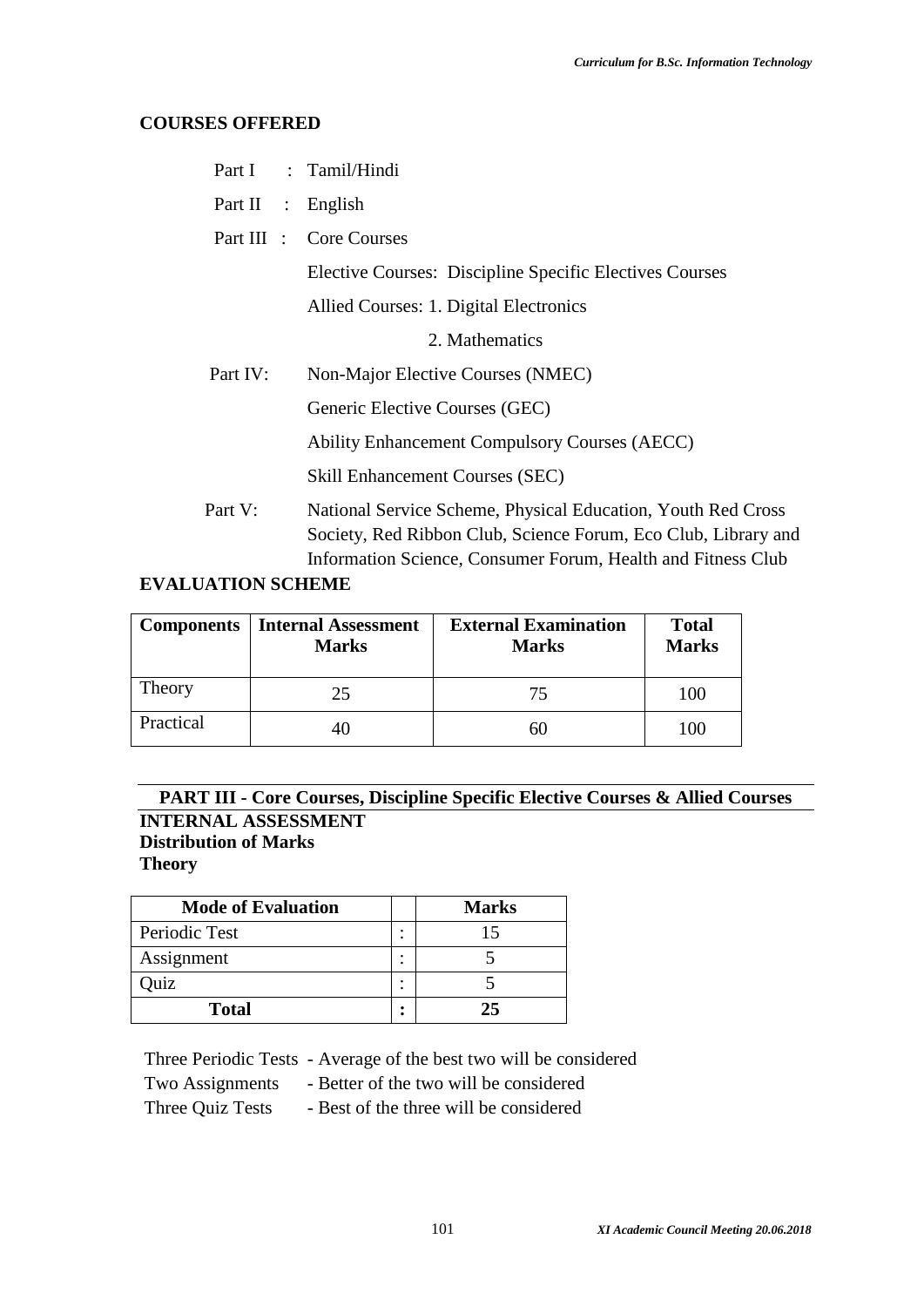## **Practical**

| <b>Mode of Evaluation</b>      | <b>Marks</b> |
|--------------------------------|--------------|
| Three tests (Best two average) |              |
| Performance                    |              |
| Record                         |              |
| Total                          |              |

## **Question Pattern for Periodic Tests Duration: 2 Hours**

| <b>Section</b>                  | <b>Type of</b><br><b>Question</b> | No. of<br><b>Questions</b> | No. of<br><b>Questions to</b><br>be answered | <b>Marks</b><br>for each<br>question | <b>Total</b><br><b>Marks</b> |
|---------------------------------|-----------------------------------|----------------------------|----------------------------------------------|--------------------------------------|------------------------------|
| A<br>Q. No. $(1-4)$             | Multiple choice                   | 4                          | $\overline{4}$                               | 1                                    | $\overline{4}$               |
| B<br>Q. No. $(5 - 7)$           | Either or type                    | 3                          | 3                                            | 7                                    | 21                           |
| $\mathsf{C}$<br>Q. No. $(8-10)$ | Open Choice                       | 3                          | 2                                            | 10                                   | 20                           |
|                                 |                                   |                            |                                              | <b>Total</b>                         | 45                           |

## **EXTERNAL EXAMINATION**

**For Core Courses, Discipline Specific Electives Courses and Allied Courses** 

## **Question Pattern for External Examination Duration: 3 Hours**

| <b>Section</b>          | <b>Type of Question</b>                                         | No. of<br><b>Questions</b> | No. of<br><b>Questions to</b><br>be answered | <b>Marks</b> for<br>each<br>question | <b>Total</b><br><b>Marks</b> |
|-------------------------|-----------------------------------------------------------------|----------------------------|----------------------------------------------|--------------------------------------|------------------------------|
| A<br>Q. No. $(1-10)$    | Multiple choice<br>(At least Two<br>question from<br>each unit) | 10                         | 10                                           |                                      | 10                           |
| B<br>Q. No. $(11 - 15)$ | Either or type (one<br>set from each<br>unit)                   | 5                          | 5                                            | 7                                    | 35                           |
| Q. No. $(16-20)$        | Open Choice<br>(one from each<br>unit)                          | 5                          | 3                                            | 10                                   | 30                           |
|                         |                                                                 |                            |                                              | <b>Total</b>                         | 75                           |

## **CORE COURSES ASSESSMENT**

Online Test will be conducted for the Core Courses in V & VI Semester.

Multiple Choice questions Pattern will be followed.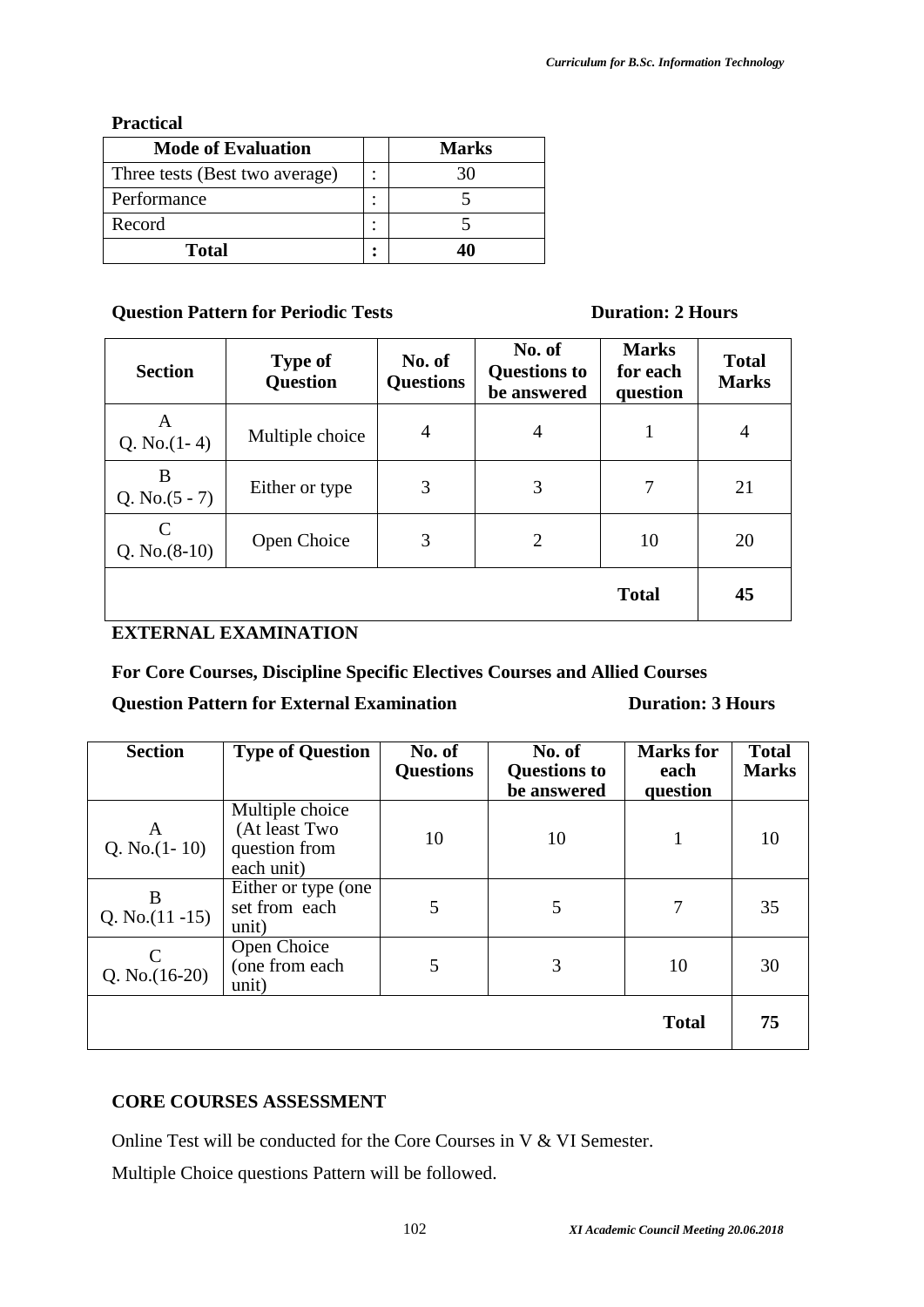## **PART IV - Skill Enhancement Courses and Non Major Elective Courses**

## **INTERNAL ASSESSMENT**

## **Distribution of Marks**

#### **Theory**

| <b>Mode of Evaluation</b> |        | <b>Marks</b> |
|---------------------------|--------|--------------|
| Periodic Test             | ٠      | 25           |
| Assignment                | ٠<br>٠ |              |
| uiz                       | ۰      |              |
| <b>Total</b>              | ٠      |              |

| Three Periodic tests | - Average of the best two will be considered |  |
|----------------------|----------------------------------------------|--|
|----------------------|----------------------------------------------|--|

Two Assignments - Better of the two will be considered

Three Quiz Tests - Best of the three will be considered

## **Question Pattern Duration: 1 Hour**

| <b>Section</b>       | <b>Type of</b><br><b>Question</b> | No. of<br><b>Questions</b> | No. of<br><b>Questions</b><br>to be<br>answered | <b>Marks</b> for<br>each<br><b>Question</b> | <b>Total</b><br><b>Marks</b> |
|----------------------|-----------------------------------|----------------------------|-------------------------------------------------|---------------------------------------------|------------------------------|
| A<br>Q. Nos.1-4      | Open Choice                       | 4                          | 3                                               | 5                                           | 15                           |
| B<br>Q. Nos. $5 - 6$ | Open Choice                       | $\overline{2}$             |                                                 | 10                                          | 10                           |
|                      |                                   |                            |                                                 | <b>Total</b>                                | 25                           |

## **EXTERNAL EXAMINATION**

## **Question Pattern Duration: 2 Hours**

| <b>Section</b>     | <b>Type of</b><br><b>Question</b> | No. of<br><b>Questions</b> | No. of<br><b>Questions</b><br>to be<br>answered | <b>Marks</b> for<br>each<br><b>Question</b> | <b>Total</b><br><b>Marks</b> |
|--------------------|-----------------------------------|----------------------------|-------------------------------------------------|---------------------------------------------|------------------------------|
| A<br>Q. Nos. 1 - 8 | Open Choice                       | 8                          | 6                                               | 5                                           | 30                           |
| B<br>Q. Nos.9-13   | Open Choice                       | 5                          | 3                                               | 10                                          | 30                           |
|                    |                                   |                            |                                                 | <b>Total</b>                                | 60                           |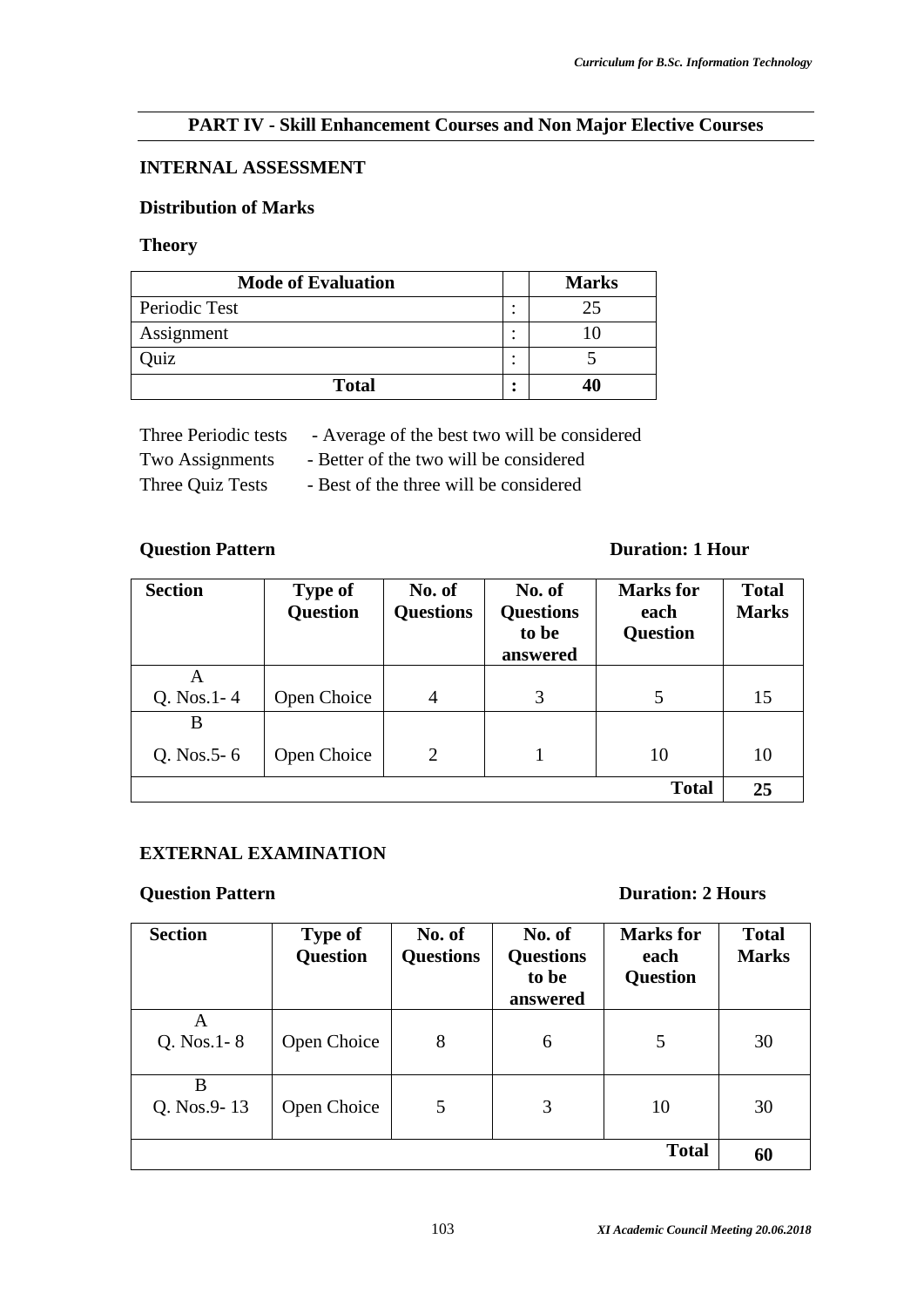## **PART IV - Generic Electives and Ability Enhancement Compulsory Courses**

- $\triangleright$  Assessment by Internal Examiner only
- $\triangleright$  Model Examination is conducted after two periodic tests.
- $\triangleright$  Book and Study Material prepared by the Faculty Members of the respective departments will be prescribed.

## **ASSESSMENT PATTERN**

| <b>Mode of Evaluation</b> |        | <b>Marks</b> |
|---------------------------|--------|--------------|
| Periodic Test             | ٠<br>٠ |              |
| Assignment                | ٠<br>٠ |              |
| <b>Model Examination</b>  | ٠      |              |
| <b>Total</b>              | ٠      | 100          |

Two Periodic tests - Better of the two will be considered

Two Assignments - Better of the two will be considered

## **Question Pattern for Periodic Test Duration: 1 Hour**

| <b>Section</b>       | <b>Type of Question</b> | No. of<br><b>Questions</b> | No. of<br><b>Questions to</b><br>be answered | <b>Marks</b> for<br>each<br><b>Question</b> | <b>Total</b><br><b>Marks</b> |
|----------------------|-------------------------|----------------------------|----------------------------------------------|---------------------------------------------|------------------------------|
| A<br>$Q. Nos. 1 - 4$ | Open Choice             | $\overline{4}$             | 3                                            | 6                                           | 18                           |
| B<br>Q. Nos. $5 - 6$ | Open Choice             | $\overline{2}$             |                                              | 12                                          | 12                           |
|                      |                         |                            |                                              | <b>Total</b>                                | 30                           |

## **Question Pattern for Model Examination Duration: 2 Hours**

| <b>Section</b>       | <b>Type of</b><br><b>Question</b> | No. of<br><b>Questions</b> | No. of<br><b>Questions to</b><br>be answered | <b>Marks</b> for<br>each<br><b>Question</b> | <b>Total</b><br><b>Marks</b> |
|----------------------|-----------------------------------|----------------------------|----------------------------------------------|---------------------------------------------|------------------------------|
| A<br>Q. Nos. $1 - 8$ | Open Choice                       | 8                          | 5                                            | 6                                           | 30                           |
| B<br>Q. Nos.9-13     | Open Choice                       | 5                          | 3                                            | 10                                          | 30                           |
| <b>Total</b>         |                                   |                            |                                              |                                             |                              |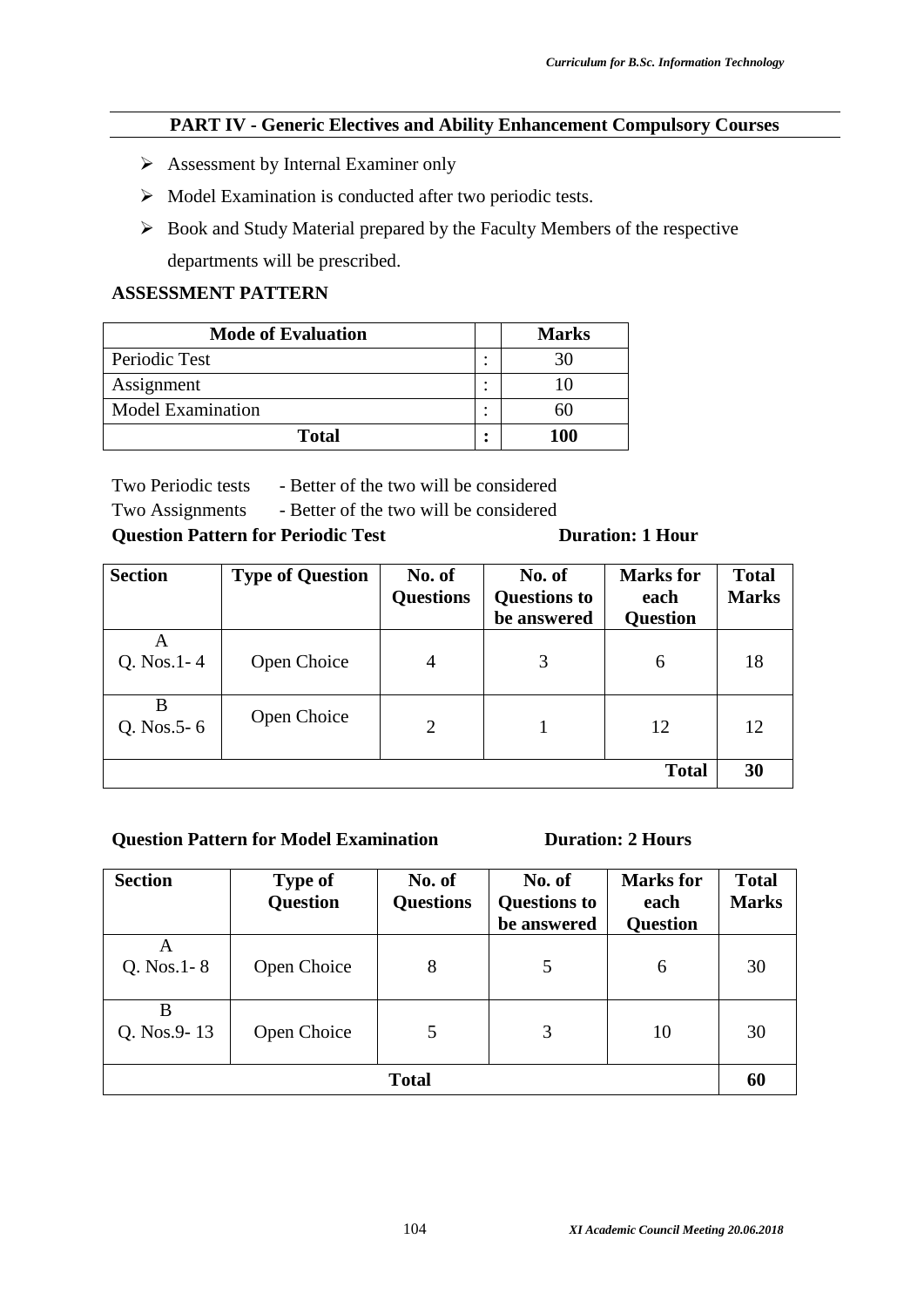## **ELIGIBILITY FOR THE DEGREE**

- 1. The candidate will not be eligible for degree without completing the prescribed Courses of study and a minimum Pass marks in all the Courses.
- 2. Attendance, progress and conduct certification from the Head of the Institution will be required for the students to write the examination.
	- $\triangleright$  No Pass minimum for Internal Assessment.
	- $\triangleright$  Pass minimum for External Examination is 27 marks out of 75 marks for Core Courses, Allied Courses and Discipline Specific Elective Courses.
	- $\triangleright$  Pass minimum for External Examination is 21 marks out of 60 marks for Non Major Elective Courses and Skill Enhancement Courses.
	- $\triangleright$  The aggregate minimum pass percentage is 40.
	- $\triangleright$  Pass minimum for External Practical Examination is 21 marks out of 60 marks.
	- $\triangleright$  Pass minimum for Generic Elective Course and Ability Enchantment Compulsory Course is 40.

## **ATTENDANCE**

.

The following rules are applicable to the students of all UG, PG and M.Phil. Programmes with effect from 2018-2019.

- a) The students with an attendance of 85% and above are permitted to appear for the Summative Examinations without any condition.
- b) The students with 78% 84 % of attendance are permitted to appear for the Summative Examinations by paying a fine of  $\text{\textsterling}500/-$
- c) The students with 66% 77% of attendance can appear for the Summative Examinations only after getting special permission from the Principal. Special permission shall be granted by the Principal only on medical grounds and those students should also pay a fine of  $\overline{5}1000$ /- along with the application form for exemption. If permission is not granted, they have to appear for the Summative Examinations in the next Semester by paying a fine of  $\overline{\tau}1000$ /-
- d) The students who have less than 65% of attendance cannot appear for the Summative Examinations and have to repeat the whole semester.
- e) For Part V Courses, the students require 75% of attendance to get the required credit.
- f) For Certificate, Diploma, Advanced Diploma and Post Graduate Diploma Programmes, the students require 75% of attendance to appear for the Theory/Practical Examinations.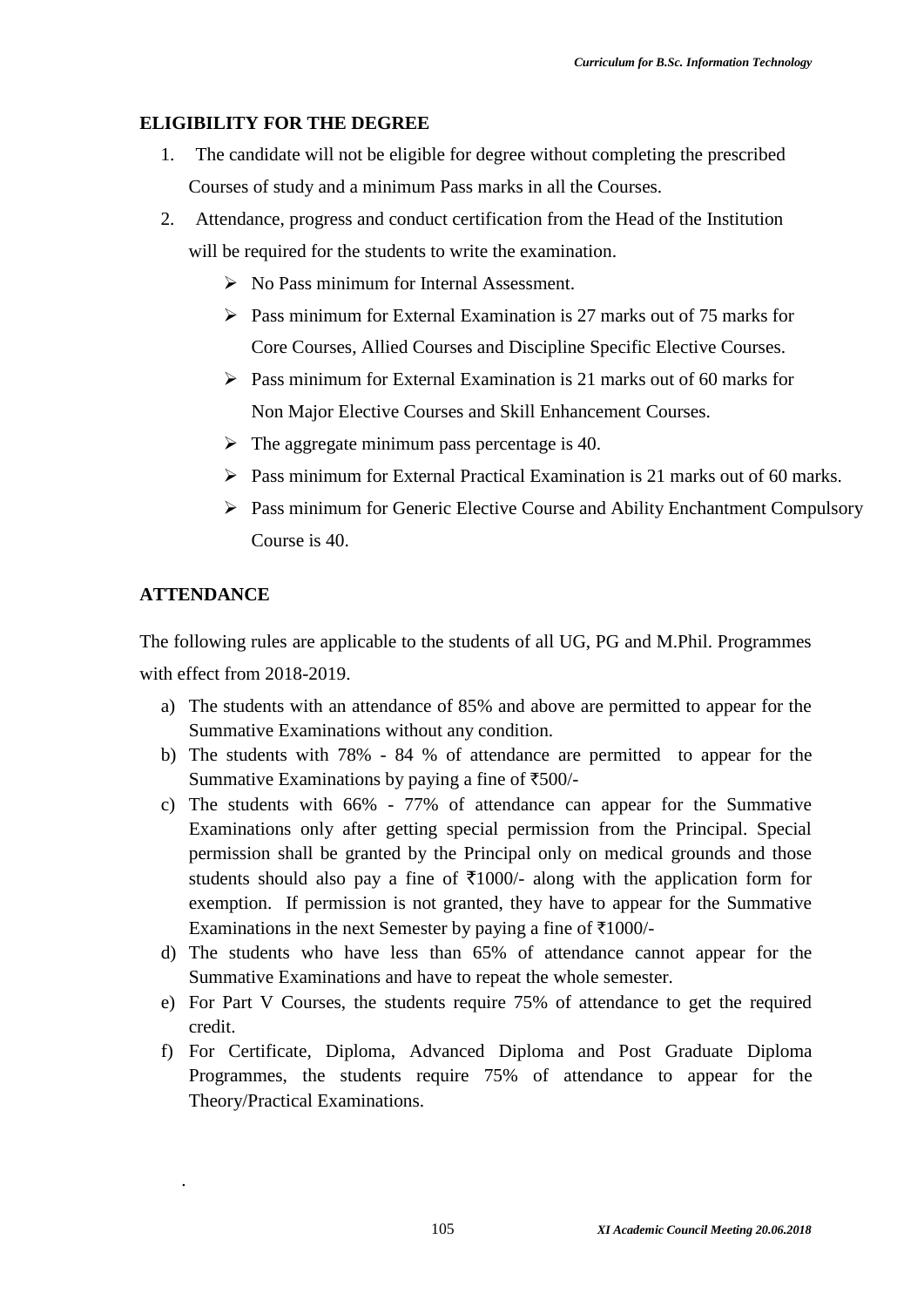# **BACHELOR OF INFORMATION TECHNOLOGY PROGRAM CODE - 2025**

## **PROGRAMME OUTCOMES**

- $\triangleright$  Encourage intellectually disciplined process of thinking in analyzing, synthesizing, evaluating and applying scientific concepts.
- Develop good rapport with fellow-beings through efficient oral, written and technical communication.
- $\triangleright$  Connect with the society to transform ideas into action.
- $\triangleright$  Volunteer support in spreading scientific temperament and stand for the national cause in all core issues.
- $\triangleright$  Uphold the values and beliefs inherent in the nation's tradition and culture.
- $\triangleright$  Strive to preserve nature in all forms for a sustainable future.
- $\triangleright$  Develop an independent and self-disciplined specialized learning in tune with the changing socio-technological scenario

## **PROGRAMME SPECIFIC OUTCOMES**

- ÷. Prepare the students to manage the hardware and software components in a computer independently
- a. Professionalize the students in Programming skills.
- ÷ Prepare the students to be Professional Software Engineers.
- ÷. Impart knowledge of software managed in a computer.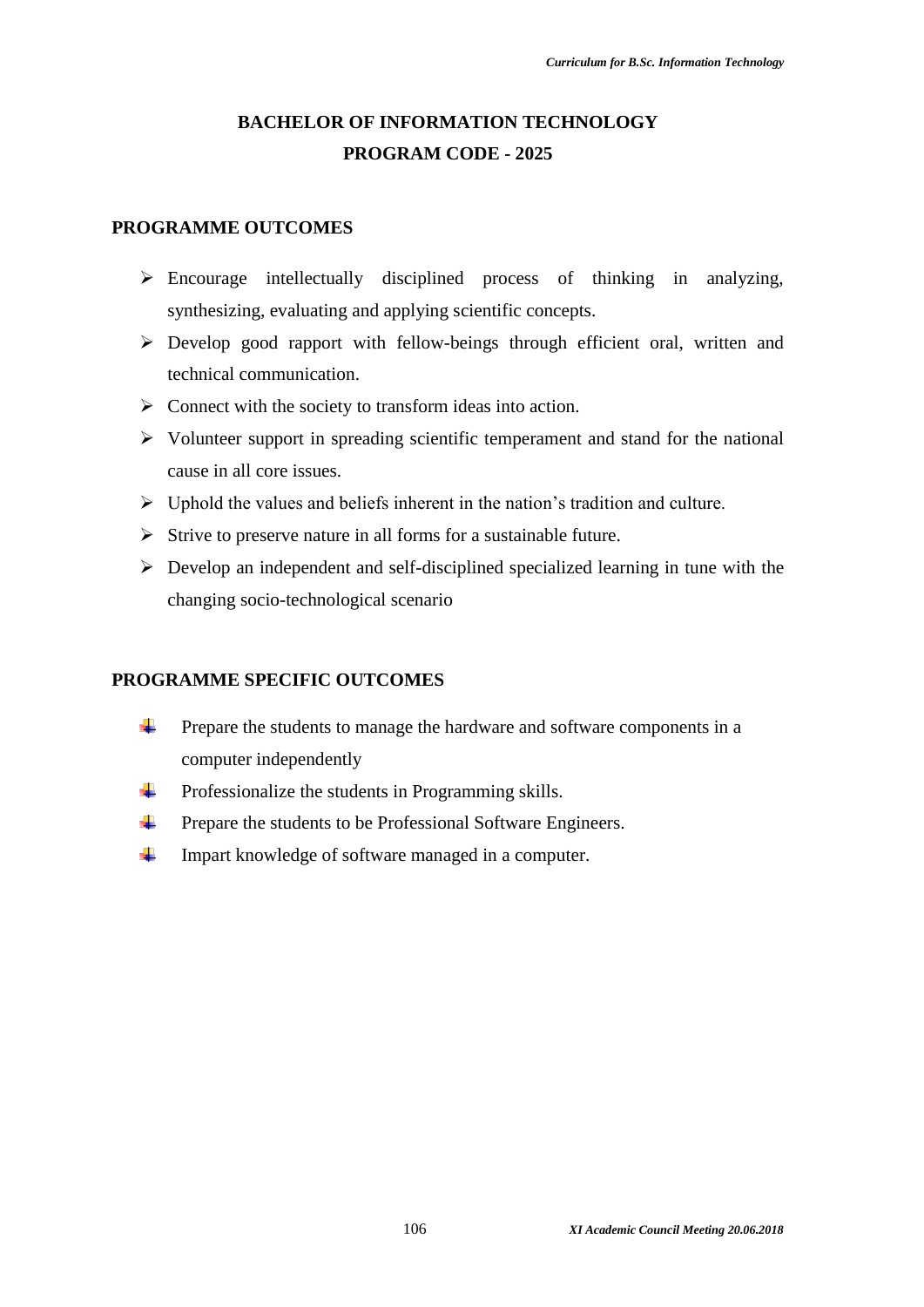

(Belonging to Virudhunagar Hindu Nadars) An Autonomous Institution Affiliated to Madurai Kamaraj University, Madurai *Re-accredited with 'A' Grade (3rd Cycle) by NAAC* VIRUDHUNAGAR - 626 001

## **PART I-TAMIL**

| S.No. | Sem. | Code      | <b>Title of the Course</b>              | <b>Credits</b> | <b>Marks</b> |
|-------|------|-----------|-----------------------------------------|----------------|--------------|
|       |      | 18UTAG11  | பொதுத்தமிழ்<br>தாள்: 1                  | 3              | 100          |
| 2.    | Н    | 18UTAG21  | தாள்: 2 பொதுத்தமிழ்                     | 3              | 100          |
| 3.    | Ш    | 18UTAG31C | fzpdp jkpoÊ I                           |                | 100          |
| 4.    | IV   |           | $18UTAG41C$   fzpdp jkpo $\tilde{E}$ II | 3              | 100          |
|       |      |           | <b>Total</b>                            | 12             | 400          |

## **PART I –HINDI**

| S.No. | Sem. | Code     | <b>Title of the Course</b>                  | <b>Credits</b> | <b>Marks</b> |
|-------|------|----------|---------------------------------------------|----------------|--------------|
| 1.    |      | 18UHDG11 | Prose – I & II, Ekganki - I, Short stories, |                | 100          |
|       |      |          | Functional Hindi – I & Grammar              |                |              |
| 2.    | H    | 18UHDG21 | Drama, Ekganki – II, Letter                 | $\mathcal{R}$  | 100          |
|       |      |          | Correspondence, Functional Hindi-II &       |                |              |
|       |      |          | Grammar                                     |                |              |
| 3.    | Ш    | 18UHDG31 | Ancient poetry, Drama, Indian History,      |                | 100          |
|       |      |          | Poetics and functional Hindi-III            |                |              |
| 4.    | IV   | 18UHDG41 | Modern poetry, History of Modern Hindi      | $\mathcal{R}$  | 100          |
|       |      |          | Literature and functional Hindi -IV         |                |              |
|       |      |          |                                             |                |              |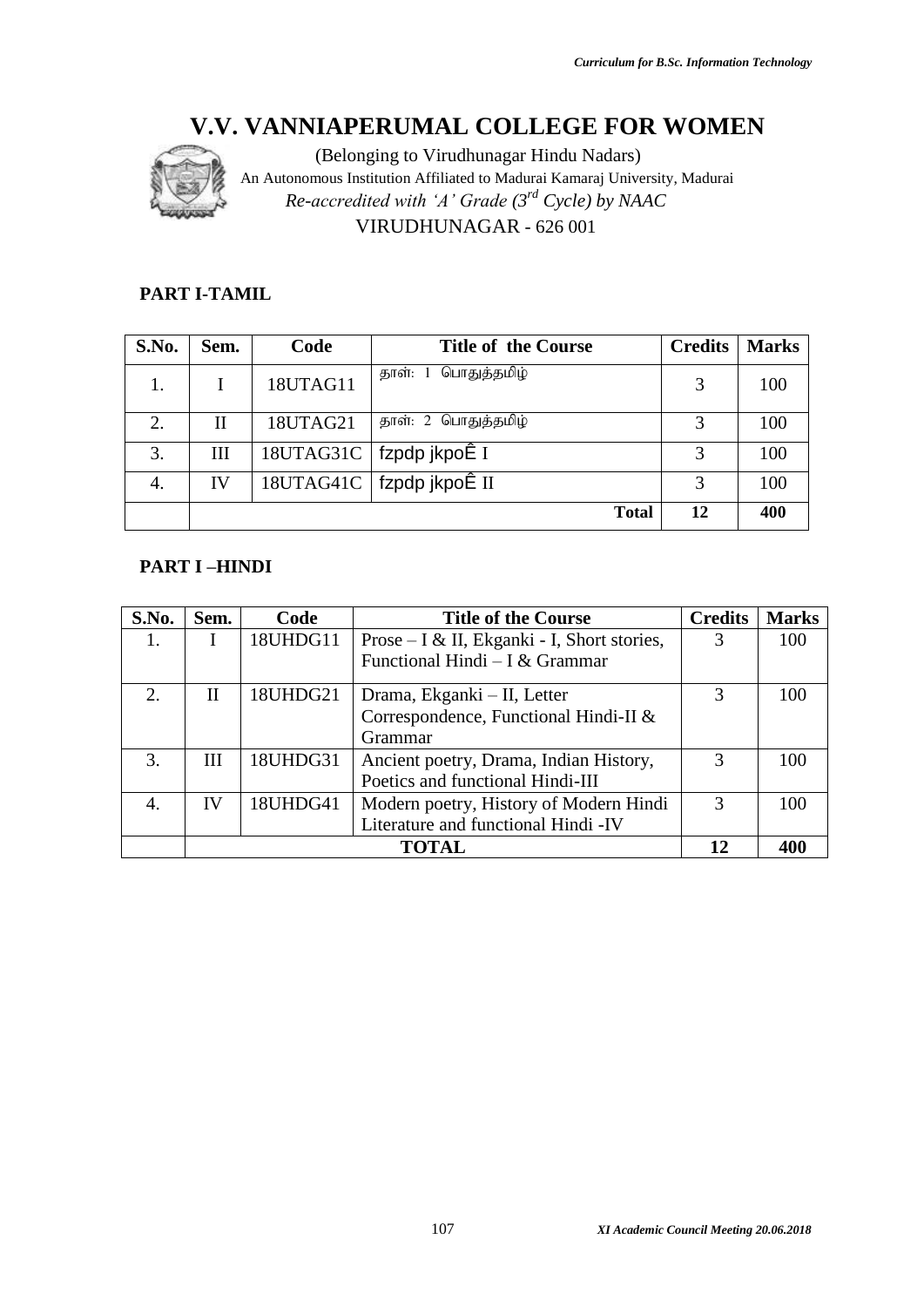| S.No. | Sem.         | Code      | <b>Title of the Course</b>               | <b>Credits</b> | <b>Marks</b> |
|-------|--------------|-----------|------------------------------------------|----------------|--------------|
| 1.    | I            | 18UENG11A | English for Advanced Learners I          | 3              | 100          |
|       |              | 18UENG11B | English for Career Guidance - I          |                |              |
|       |              | 18UENG11C | <b>English for Communicative</b>         |                |              |
|       |              |           | Competence-I                             |                |              |
| 2.    | $\mathbf{I}$ | 18UENG21A | English for Advanced Learners II         | 3              | 100          |
|       |              | 18UENG21B | English for Career Guidance - II         |                |              |
|       |              | 18UENG21C | <b>English for Communicative</b>         |                |              |
|       |              |           | Competence - II                          |                |              |
| 3.    | Ш            | 18UENG31A | <b>English for Advanced Learners III</b> | 3              | 100          |
|       |              | 18UENG31B | English for Career Guidance – III        |                |              |
|       |              | 18UENG31C | <b>English for Communicative</b>         |                |              |
|       |              |           | Competence - III                         |                |              |
| 4.    | IV           | 18UENG41A | <b>English for Advanced Learners IV</b>  | 3              | 100          |
|       |              | 18UENG41B | English for Career Guidance – IV         |                |              |
|       |              | 18UENG41C | <b>English for Communicative</b>         |                |              |
|       |              |           | Competence - IV                          |                |              |
|       |              |           | 12                                       | 400            |              |

## **PART II**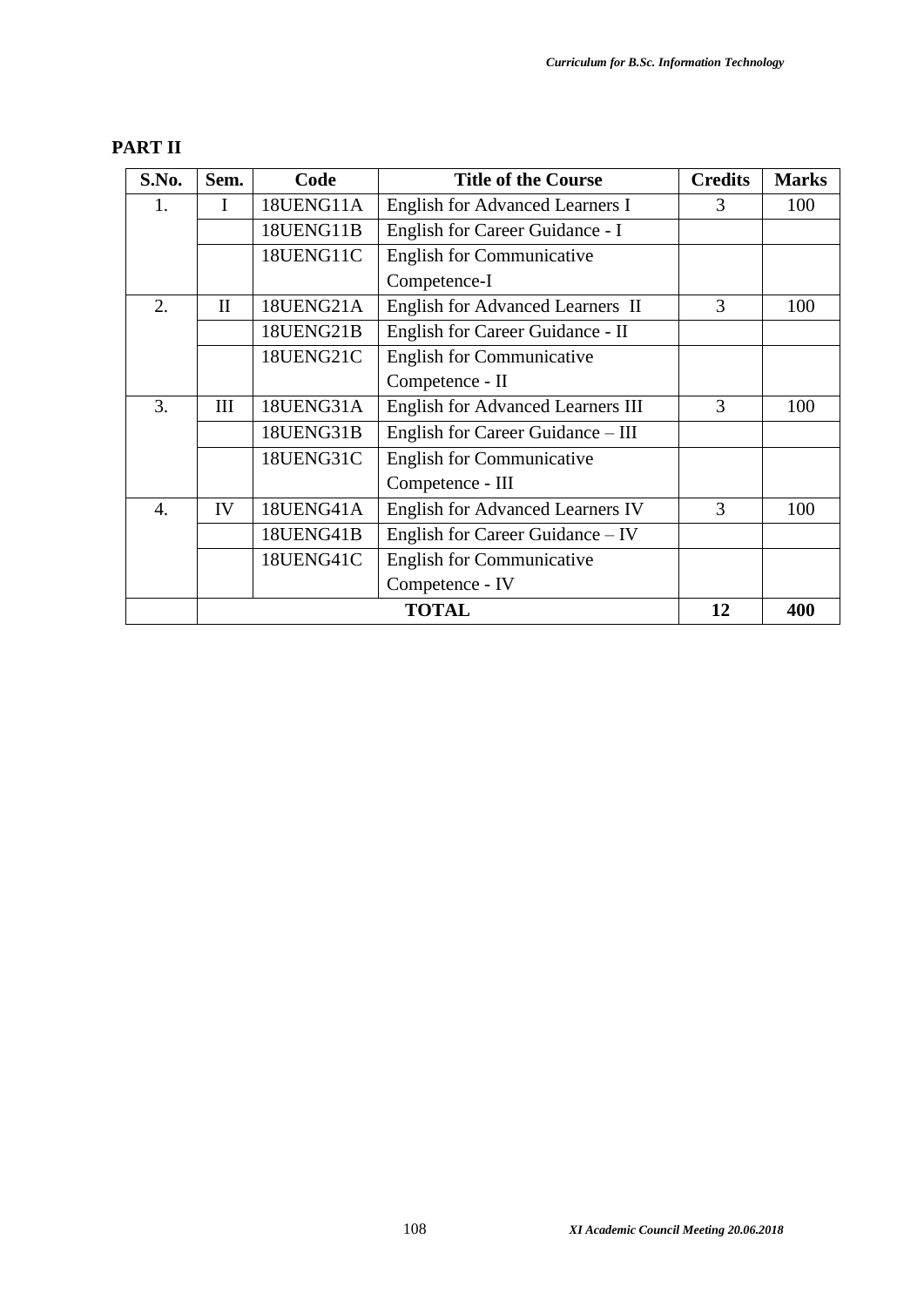| S.No.          | Sem.                             | Code       | <b>Title of the Course</b>              | <b>Credits</b> | <b>Marks</b> |
|----------------|----------------------------------|------------|-----------------------------------------|----------------|--------------|
| 1              | I                                | 18UITC11   | Introduction to IT and Programming in C | $\overline{4}$ | 100          |
| $\overline{2}$ | $\overline{I}$                   | 18UITC11P  | Programming in C lab                    | $\overline{3}$ | 100          |
| 3              | $\mathbf{I}$                     | 18UITC21   | Advanced Concepts in C and Data         | $\overline{4}$ | 100          |
|                |                                  |            | <b>Structures</b>                       |                |              |
| $\overline{4}$ | $\mathbf{I}$                     | 18UITC21P  | Data structures lab using C             | $\overline{3}$ | 100          |
| 5              | III                              | 18UITC31   | Data Base Management Systems            | $\overline{4}$ | 100          |
| 6              | $\rm III$                        | 18UITC32   | Computer organization                   | $\overline{3}$ | 100          |
| $\overline{7}$ | $\mathop{\mathrm{III}}\nolimits$ | 18UITC31P  | <b>RDBMS</b> Lab                        | $\overline{2}$ | 100          |
| $\overline{8}$ | IV                               | 18UITC41   | PHP and MYSQL                           | $\overline{4}$ | 100          |
| 9              | IV                               | 18UITC41P  | Web Design using PHP Lab                | $\overline{2}$ | 100          |
| 10             | $\mathbf{V}$                     | 18UITC51   | Java Programming                        | $\overline{5}$ | 100          |
| 11             | $\overline{V}$                   | 18UITC52   | <b>Operating Systems</b>                | 5              | 100          |
| 12             | $\mathbf V$                      | 18UITC53   | <b>Computer Algorithms</b>              | 5              | 100          |
| 13             | $\overline{V}$                   | 18UITC51P  | Java Programming lab                    | $\overline{2}$ | 100          |
| 14             | $\overline{V}$                   | 18UITO51   | <b>Core Course Assessment-Online</b>    | $\overline{1}$ | 50           |
|                |                                  | 18UITE51/  | System Software/                        |                |              |
| 15             | $\mathbf{V}$                     | 18UITE52/  | Client/Server Computing/                | $\overline{4}$ | 100          |
|                |                                  | 18UITE53   | Microprocessor and Assembly Language    |                |              |
| 16             | $\mathbf{V}$                     | 18UITE51P/ | VB.NET Lab/                             | $\overline{2}$ | 100          |
|                |                                  | 18UITE52P  | Visual Basic Lab                        |                |              |
| 17             | VI                               | 18UITC61   | <b>Mobile Computing</b>                 | 5              | 100          |
| 18             | VI                               | 18UITC62   | <b>Computer Networks</b>                | $\overline{5}$ | 100          |
| 19             | VI                               | 18UITC63   | Software Engineering                    | $\overline{5}$ | 100          |
| 20             | VI                               | 18UITC61P  | Android Lab                             | $\overline{2}$ | 100          |
| 21             | VI                               | 18UITO61   | Core Course Assessment-Online           | $\mathbf{1}$   | 50           |
|                |                                  | 18UITE61/  | Computer Graphics/                      |                |              |
| 22             | VI                               | 18UITE62/  | Data Mining/                            | $\overline{4}$ | 100          |
|                |                                  | 18UITE63   | <b>Embedded System</b>                  |                |              |
| 23             | VI                               | 18UITE61PR | Project                                 | $\overline{2}$ | 100          |
|                |                                  |            | <b>Total</b>                            | 77             | 2200         |

## **PART III – CORE COURSES, DISCIPLINE SPECIFIC ELECTIVE COURSES**

## **PART III – ALLIED COURSES**

| S.No. | Sem. | Code     | <b>Title of the Course</b>            | <b>Credits</b> | <b>Marks</b> |
|-------|------|----------|---------------------------------------|----------------|--------------|
|       |      | 18UITA11 | Digital Principles and Applications   | 4              | 100          |
| 2.    | П    | 18UITA21 | <b>Discrete Mathematics</b>           | 4              | 100          |
| 3.    | Ш    | 18UITA31 | <b>Numerical Methods</b>              | 4              | 100          |
| 4.    | IV   | 18UITA41 | <b>Resource Management Techniques</b> | 4              | 100          |
|       |      |          | <b>Total</b>                          | 16             | 400          |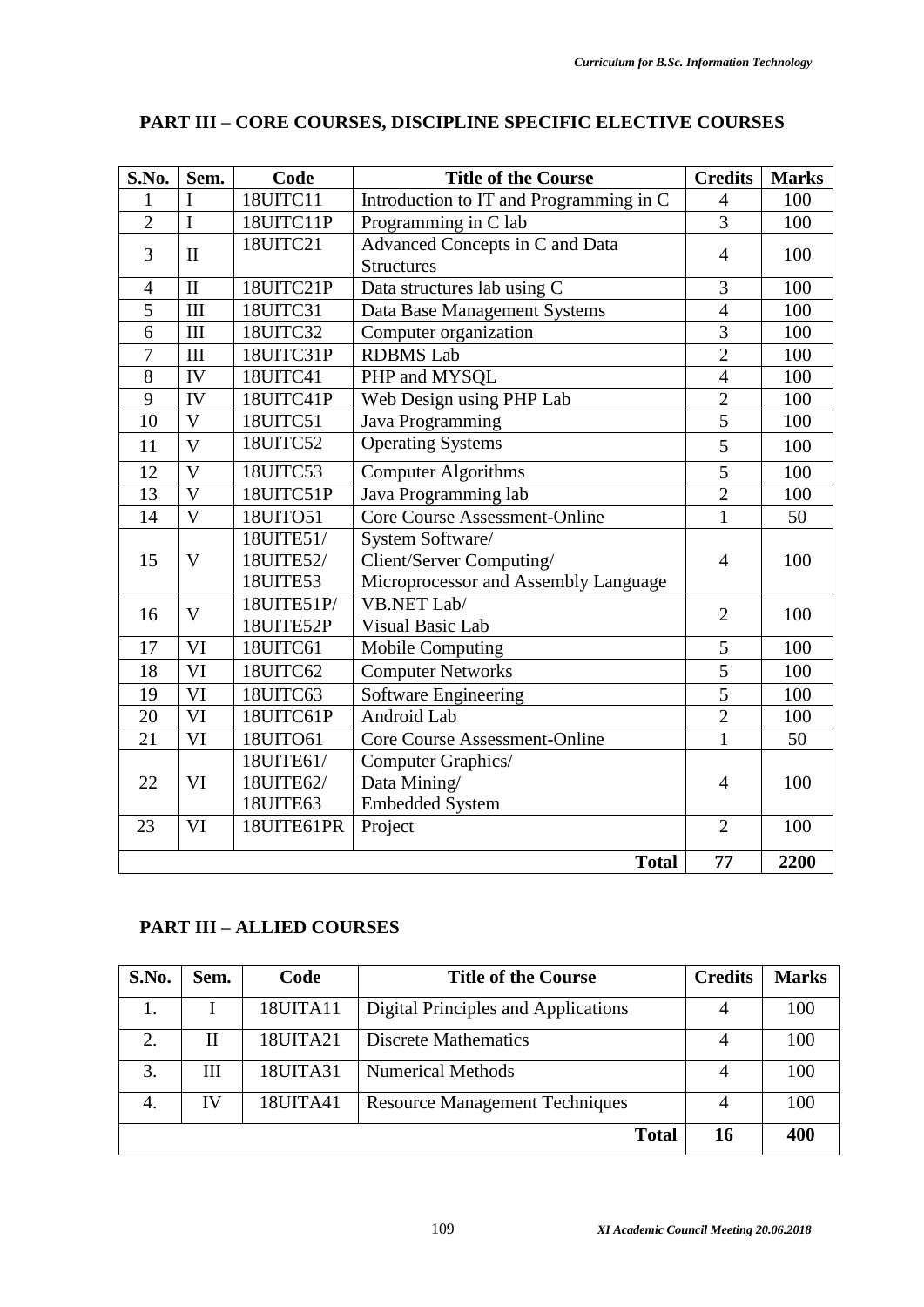| S.No. | Sem. | Code      | <b>Title of the Course</b>            | <b>Credits</b> | <b>Marks</b> |
|-------|------|-----------|---------------------------------------|----------------|--------------|
| 1.    |      | 18UITS11P | Hardware Simulator Lab                |                | 100          |
| 2.    | Н    | 18UITS21  | Object Oriented Programming in C++    |                | 100          |
| 3.    | Н    | 18UITS21P | Object Oriented Programming using C++ | 2              | 100          |
|       |      |           | Lab                                   |                |              |
| 4.    | IV   | 18UITS41  | Numerical Aptitude                    | 2              | 100          |
| 5.    | IV   | 18UITS41P | Multimedia Lab                        | $\mathcal{D}$  | 100          |
| 6.    | VI   | 18UITS61P | <b>Python Programming Lab</b>         | 2              | 100          |
|       |      |           | <b>Total</b>                          | 12             | 600          |

## **PART IV – SKILL ENHANCEMENT COURSES**

## **PART IV – NON MAJOR ELECTIVE COURSES**

| S.No. | Sem. | Code            | <b>Title of the Course</b>       | <b>Credits</b> | <b>Marks</b> |
|-------|------|-----------------|----------------------------------|----------------|--------------|
|       | Ш    | <b>18UITN31</b> | Computer Fundamentals and E-mail |                | 100          |
|       | IV   | 18UITN41        | Introduction to HTML             |                | 100          |
|       |      |                 | <b>Total</b>                     |                | 200          |

## **PART IV–GENERIC ELECTIVE AND ABILITY ENHANCEMENT COMPULSORY COURSES**

| S.No.                       | Sem. | Code      | <b>Title of the Course</b>   | <b>Credits</b> | <b>Marks</b> |
|-----------------------------|------|-----------|------------------------------|----------------|--------------|
|                             |      | 18UGVE11  | Value Education              | 2              | 100          |
| $\mathcal{D}_{\mathcal{L}}$ | III  | 18UGHR31  | Human Rights                 |                | 100          |
|                             |      | 18UGWS32  | Women studies                |                |              |
| 3                           |      | 18UGEC41/ | Constitution of India/       |                | 100          |
| $\overline{4}$              |      | 18UGEM42/ | Modern Economics/            |                |              |
| 6                           | IV   | 18UGEA43/ | Adolescent Psychology/       |                |              |
| 7                           |      | 18UGED44  | Disaster Management          |                |              |
| 8                           |      |           | <b>Extension Activities</b>  |                |              |
| 9                           | V    | 18UGES51  | <b>Environmental Studies</b> | 2              | 100          |
|                             |      |           | <b>Total</b>                 |                | 400          |

## **PART –V - EXTENSION ACTIVITIES**

| S.No.          | Sem.                 | Code           | <b>Extension Activity</b>       | <b>Credit</b> |
|----------------|----------------------|----------------|---------------------------------|---------------|
|                |                      | <b>18UVNS1</b> | <b>National Service Scheme</b>  |               |
| $\overline{2}$ |                      | <b>18UVNS2</b> | <b>Physical Education</b>       |               |
| 3              |                      | 18UVYR1        | <b>Youth Red Cross Society</b>  |               |
|                | $I$ , $II$ , $III$ & | 18UVYR2        |                                 |               |
| 4              | IV                   | <b>18UVRR1</b> | Red Ribbon Club                 |               |
| 5              |                      | 18UVSF1        | Science Forum                   |               |
| 6              |                      | 18UVEC1        | Eco Club                        |               |
| 7              |                      | 18UVLI1        | Library and Information Science |               |
| 8              |                      | 18UVCC1        | <b>Consumer Forum</b>           |               |
| 9              |                      | 18UVHF1        | <b>Health and Fitness Club</b>  |               |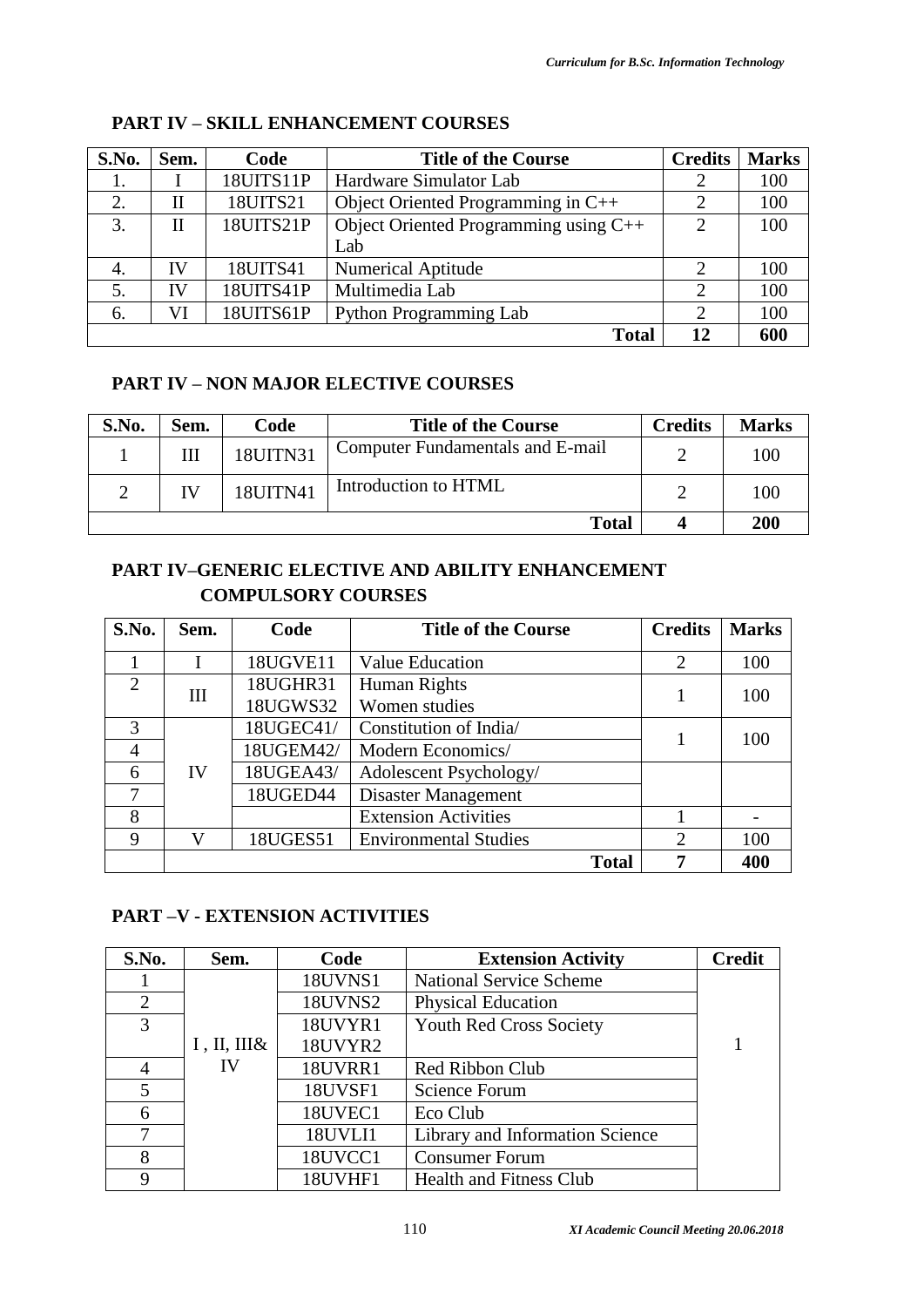

(Belonging to Virudhunagar Hindu Nadars) An Autonomous Institution Affiliated to Madurai Kamaraj University, Madurai *Re-accredited with 'A' Grade (3rd Cycle) by NAAC* VIRUDHUNAGAR - 626 001

## **INFORMATION TECHNOLOGY (UG) Course Structure - Allotment of Hours and Credits** For those who join in the Academic Year 2018 - 2019 and after

|                                                       |                          |                |                | <b>Semester</b> |                          |                          | <b>Total</b>   |
|-------------------------------------------------------|--------------------------|----------------|----------------|-----------------|--------------------------|--------------------------|----------------|
|                                                       | $\mathbf I$              | $\mathbf{I}$   | III            | IV              | $\mathbf{V}$             | <b>VI</b>                | <b>Number</b>  |
| <b>Components</b>                                     |                          |                |                |                 |                          |                          | of Hours       |
|                                                       |                          |                |                |                 |                          |                          | <b>Credits</b> |
| Part I : Tamil /Hindi                                 | 6(3)                     | 6(3)           | 5(3)           | 5(3)            | $\blacksquare$           | $\overline{a}$           | 22(12)         |
| Part II : English                                     | 6(3)                     | 6(3)           | 6(3)           | 6(3)            | $\overline{a}$           | $\overline{a}$           | 24(12)         |
| Part III : Core, Allied and DSEC Courses:             |                          |                |                |                 |                          |                          |                |
| <b>Core Course</b>                                    | 5(4)                     | 5(4)           | 4(4)           | 4(4)            | 5(5)                     | 5(5)                     | 28(26)         |
| <b>Core Course</b>                                    |                          |                | 4(3)           |                 | 5(5)                     | 5(5)                     | 14(13)         |
| Core Course                                           |                          |                |                | $\overline{a}$  | 5(5)                     | 5(5)                     | 10(10)         |
| <b>Core Practical</b>                                 | 5(3)                     | 5(3)           | 4(2)           | 4(2)            | 5(2)                     | 4(2)                     | 27(14)         |
| Core Courses Assessment -                             |                          | $\overline{a}$ |                | $\overline{a}$  | 0(1)                     | 0(1)                     | 0(2)           |
| Online                                                |                          |                |                |                 |                          |                          |                |
| <b>Allied Course</b>                                  | 4(4)                     | 4(4)           | 4(4)           | 4(4)            |                          |                          | 16(16)         |
| <b>DSEC</b>                                           |                          |                |                | $\overline{a}$  | 4(4)                     | 5(4)                     | 9(8)           |
| <b>DSEC Practical</b>                                 |                          |                |                | $\overline{a}$  | 4(2)                     | 4(2)                     | 8(4)           |
| Part IV : Non Major Elective and Value Added Courses: |                          |                |                |                 |                          |                          |                |
| <b>Value Education</b>                                | 2(2)                     |                |                | $\overline{a}$  | $\overline{a}$           | $\overline{a}$           | 2(2)           |
| <b>Environmental Studies</b>                          | $\overline{\phantom{0}}$ | $\overline{a}$ | $\overline{a}$ | $\overline{a}$  | 2(2)                     | $\overline{\phantom{a}}$ | 2(2)           |
| Non Major Elective                                    | $\overline{a}$           | $\overline{a}$ | 2(2)           | 2(2)            | $\overline{a}$           | $\overline{\phantom{a}}$ | 4(4)           |
| Generic Elective                                      | $\overline{\phantom{0}}$ | $\blacksquare$ | 1(1)           | 1(1)            | $\overline{\phantom{0}}$ |                          | 2(2)           |
| <b>SEC</b>                                            | 2(2)                     | 2(2)           | $\overline{a}$ | 2(2)            | $\overline{\phantom{a}}$ | 2(2)                     | 8(8)           |
| <b>SEC</b>                                            |                          | 2(2)           |                | 2(2)            |                          |                          | 4(4)           |
| <b>Part V</b> – Extension Activities                  |                          |                |                | 0(1)            | $\overline{a}$           |                          | 0(1)           |
| NSS/Physical                                          |                          |                |                |                 |                          |                          |                |
| Education/YRC/RRC/                                    |                          |                |                |                 |                          |                          |                |
| Science Forum/ECO Club/                               |                          |                |                |                 |                          |                          |                |
| Library and Information                               |                          |                |                |                 |                          |                          |                |
| Science/ Consumer Club/                               |                          |                |                |                 |                          |                          |                |
| <b>Fitness Club</b>                                   |                          |                |                |                 |                          |                          |                |
| <b>Total</b>                                          | 3021)                    | 30(21)         | 30(22)         | 30(24)          | 30(26)                   | 3026                     | 180(140)       |

DSEC: Discipline Specific Elective Course SEC: Skill Enhancement Course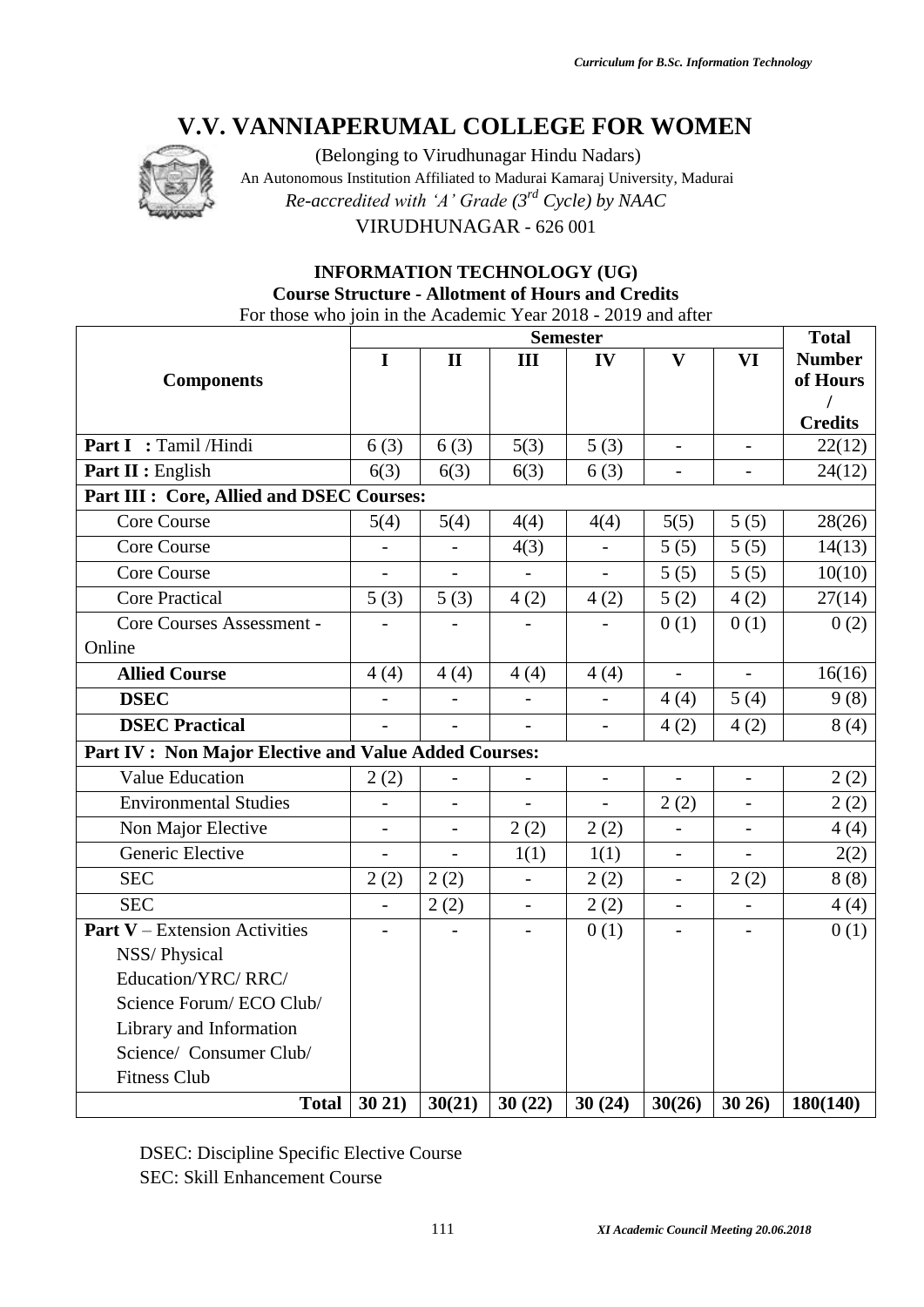

(Belonging to Virudhunagar Hindu Nadars) An Autonomous Institution Affiliated to Madurai Kamaraj University, Madurai *Re-accredited with 'A' Grade (3rd Cycle) by NAAC* VIRUDHUNAGAR - 626 001

## **B.Sc. INFORMATION TECHNOLOGY**

## **SEMESTER I**

| S.No.          |          | <b>Components</b>      | Title of the                                  | <b>Course</b> | <b>Hours</b>                | <b>Credits</b> | Exam.        |      | <b>Marks</b>             |              |
|----------------|----------|------------------------|-----------------------------------------------|---------------|-----------------------------|----------------|--------------|------|--------------------------|--------------|
|                |          |                        | Code<br><b>Course</b>                         |               | per<br>week                 |                | <b>Hours</b> | Int. | Ext.                     | <b>Total</b> |
| $\mathbf{1}$   | Part I   |                        | Tamil / Hindi                                 | 18UTAG11/     | 6                           | 3              | 3            | 25   | 75                       | 100          |
|                |          |                        | Course I                                      | 18UHDG11      |                             |                |              |      |                          |              |
| $\overline{2}$ | Part II  |                        | English Course I                              | 18UENG11      | 6                           | 3              | 3            | 25   | 75                       | 100          |
| 3              |          | Core Course 1          | Introduction to IT<br>and Programming<br>in C | 18UITC11      | 5                           | $\overline{4}$ | 3            | 25   | 75                       | 100          |
| $\overline{4}$ | Part III | Core Practical 1       | Programming in C<br>Lab                       | 18UITC11P     | 5                           | 3              | 3            | 40   | 60                       | 100          |
| 5              |          | <b>Allied Course 1</b> | <b>Digital Principles</b><br>and Applications | 18UITA11      | $\overline{4}$              | $\overline{4}$ | 3            | 25   | 75                       | 100          |
| 6              | Part IV  | <b>SEC</b> Practical 1 | Hardware<br>Simulator Lab                     | 18UITS11P     | $T^*+1P$                    | 2              | 2            | 40   | 60                       | 100          |
| $\tau$         |          | $AECC - 1$             | <b>Value Education</b>                        | 18UGVE11      | $\mathcal{D}_{\mathcal{L}}$ | $\overline{2}$ |              | 100  | $\overline{\phantom{0}}$ | 100          |
|                |          |                        |                                               | <b>Total</b>  | 30                          | 21             |              |      |                          | 700          |

T \* - Tutorial P' - Practical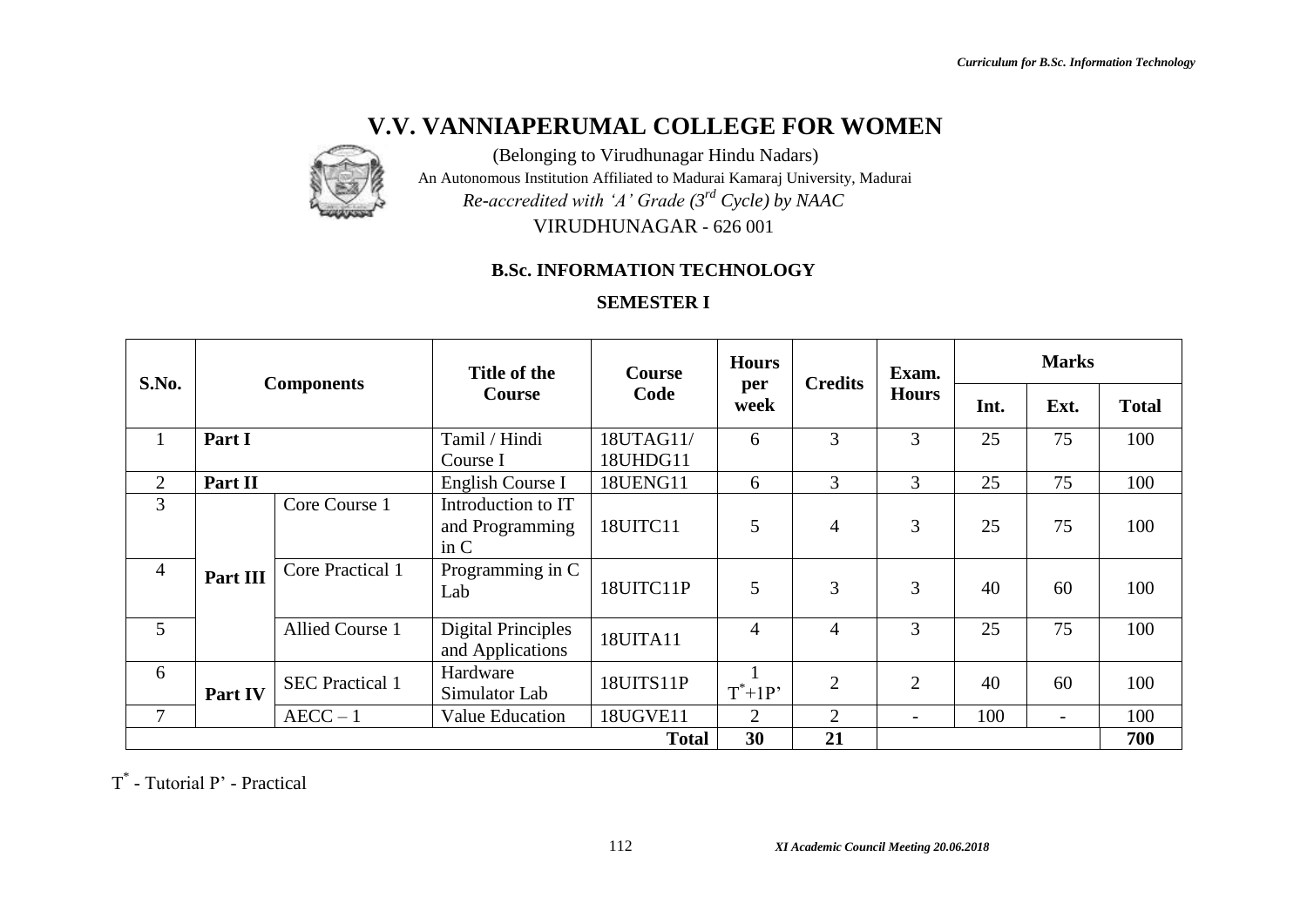| S.No.          |                   |                         | Title of the                                             | Course                | <b>Hours</b>   | <b>Credits</b> | Exam.          |      | <b>Marks</b> |              |
|----------------|-------------------|-------------------------|----------------------------------------------------------|-----------------------|----------------|----------------|----------------|------|--------------|--------------|
|                | <b>Components</b> |                         | Code<br>Course                                           |                       | per<br>week    |                | <b>Hours</b>   | Int. | Ext.         | <b>Total</b> |
| $\mathbf{1}$   | Part I            |                         | Tamil / Hindi<br>Course II                               | 18UTAG21/<br>18UHDG21 | 6              | 3              | 3              | 25   | 75           | 100          |
| $\overline{2}$ | Part II           |                         | English Course II                                        | 18UENG21              | 6              | 3              | 3              | 25   | 75           | 100          |
| 3              |                   | Core Course 2           | Advanced<br>Concepts in C and<br>Data Structures         | 18UITC21              | 5              | $\overline{4}$ | 3              | 25   | 75           | 100          |
| $\overline{4}$ | Part III          | <b>Core Practical 2</b> | Data Structures<br>using C Lab                           | 18UITC21P             | 5              | 3              | 3              | 40   | 60           | 100          |
| 5              |                   | <b>Allied Course 2</b>  | Discrete<br>Mathematics                                  | 18UITA21              | $\overline{4}$ | $\overline{4}$ | 3              | 25   | 75           | 100          |
| 6              |                   | SEC <sub>1</sub>        | <b>Object Oriented</b><br>Programming in<br>$C++$        | 18UITS21              | $\overline{2}$ | $\overline{2}$ | $\overline{2}$ | 40   | 60           | 100          |
| 7              | Part IV           | <b>SEC Practical 2</b>  | <b>Object Oriented</b><br>Programming<br>using $C++$ Lab | 18UITS21P             | $T^*+1P$       | $\overline{2}$ | $\overline{2}$ | 40   | 60           | 100          |
|                |                   |                         |                                                          | <b>Total</b>          | 30             | 21             |                |      |              | 700          |

## **B.Sc. INFORMATION TECHNOLOGY - SEMESTER II**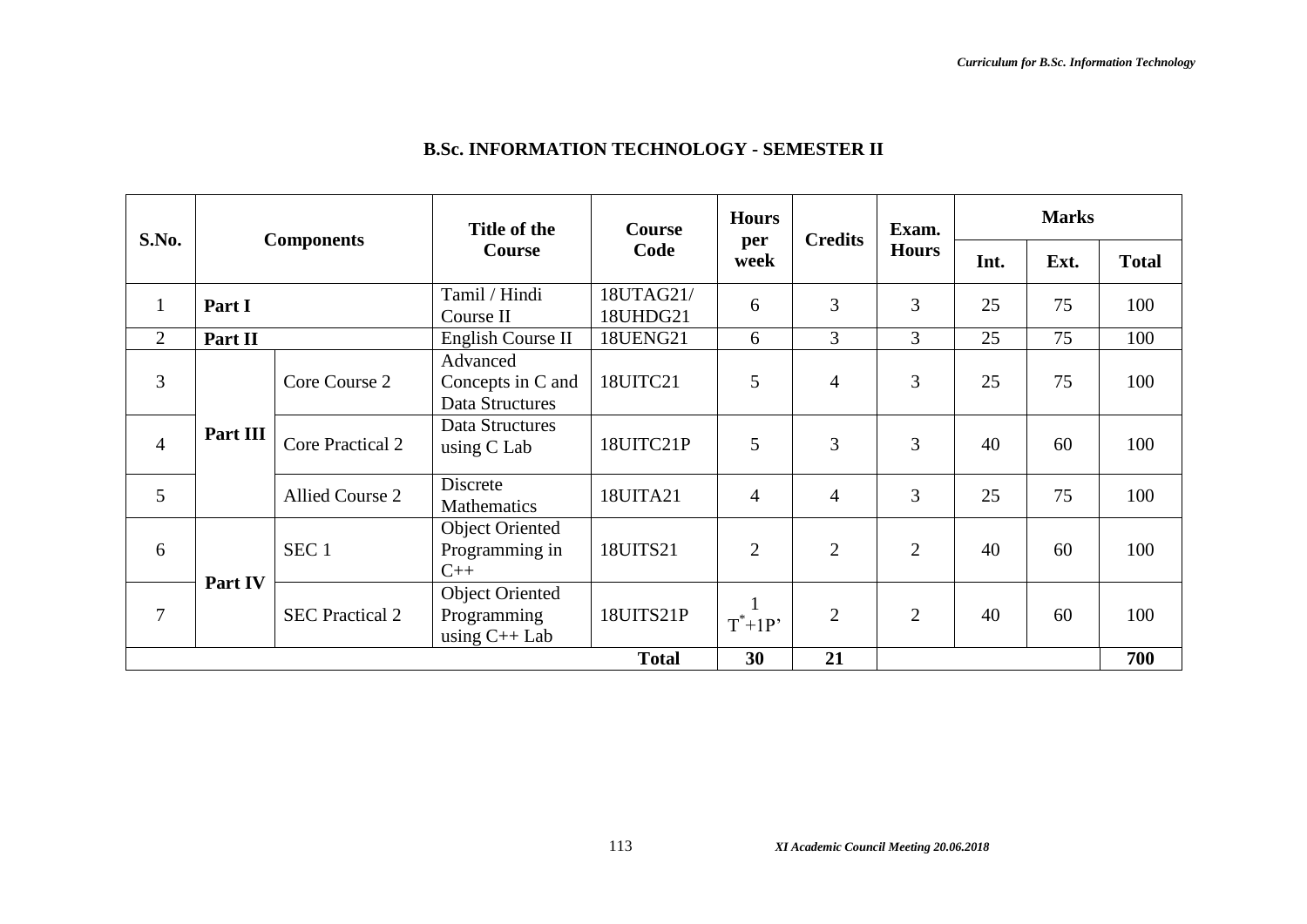|  |  |  |  |  | B.Sc. INFORMATION TECHNOLOGY - SEMESTER III |
|--|--|--|--|--|---------------------------------------------|
|--|--|--|--|--|---------------------------------------------|

|                |          |                   | <b>Title of the Course</b>             | <b>Course</b>          | <b>Hours</b>   |                | Exam.          |      | <b>Marks</b> |              |
|----------------|----------|-------------------|----------------------------------------|------------------------|----------------|----------------|----------------|------|--------------|--------------|
| S.No.          |          | <b>Components</b> |                                        | Code                   | per<br>week    | <b>Credits</b> | <b>Hours</b>   | Int. | Ext.         | <b>Total</b> |
|                | Part I   |                   | Tamil / Hindi Course III               | 18UTAG31C/<br>18UHDG31 | 5              | 3              | $\overline{3}$ | 25   | 75           | 100          |
| $\overline{2}$ | Part II  |                   | English Course III                     | 18UENG31               | 6              | 3              | 3              | 25   | 75           | 100          |
| 3              |          | Core Course 3     | Data Base Management<br><b>Systems</b> | 18UITC31               | 4              | $\overline{4}$ | 3              | 25   | 75           | 100          |
| $\overline{4}$ | Part III | Core Course 4     | <b>Computer Organization</b>           | 18UITC32               | $\overline{4}$ | 3              | $\overline{3}$ | 25   | 75           | 100          |
| 5              |          | Core Practical 3  | <b>RDBMS</b> Lab                       | 18UITC31P              | $\overline{4}$ | $\overline{2}$ | 3              | 40   | 60           | 100          |
| 6              |          | Allied Course 3   | <b>Numerical Methods</b>               | 18UITA31               | $\overline{4}$ | $\overline{4}$ | 3              | 25   | 75           | 100          |
| 7              |          | NMEC <sub>1</sub> | <b>Computer Fundamentals</b>           | 18UITN31               | $\overline{2}$ | $\overline{2}$ | $\overline{2}$ | 40   | 60           | 100          |
|                |          |                   | and E-mail                             |                        |                |                |                |      |              |              |
|                | Part IV  |                   |                                        |                        |                |                |                |      |              |              |
| 8              |          | GEC 1             | 1.Human Rights/<br>2. Women Studies    | 18UGHR31<br>18UGWS32   |                |                | $\overline{2}$ | 100  |              | 100          |
|                |          | GEC <sub>2</sub>  | 1. Constitution of India/              | 18UGEC41/              |                |                |                |      |              |              |
|                |          |                   | 2. Modern Economics/                   | 18UGEM42/              |                |                |                |      |              |              |
|                |          |                   | 3. Adolescent Psychology/              | 18UGEA43/              |                |                |                |      |              |              |
|                |          |                   | 4. Disaster Management                 | 18UGED44               |                |                |                |      |              |              |
|                |          |                   |                                        | <b>Total</b>           | 31             | 22             |                |      |              | 800          |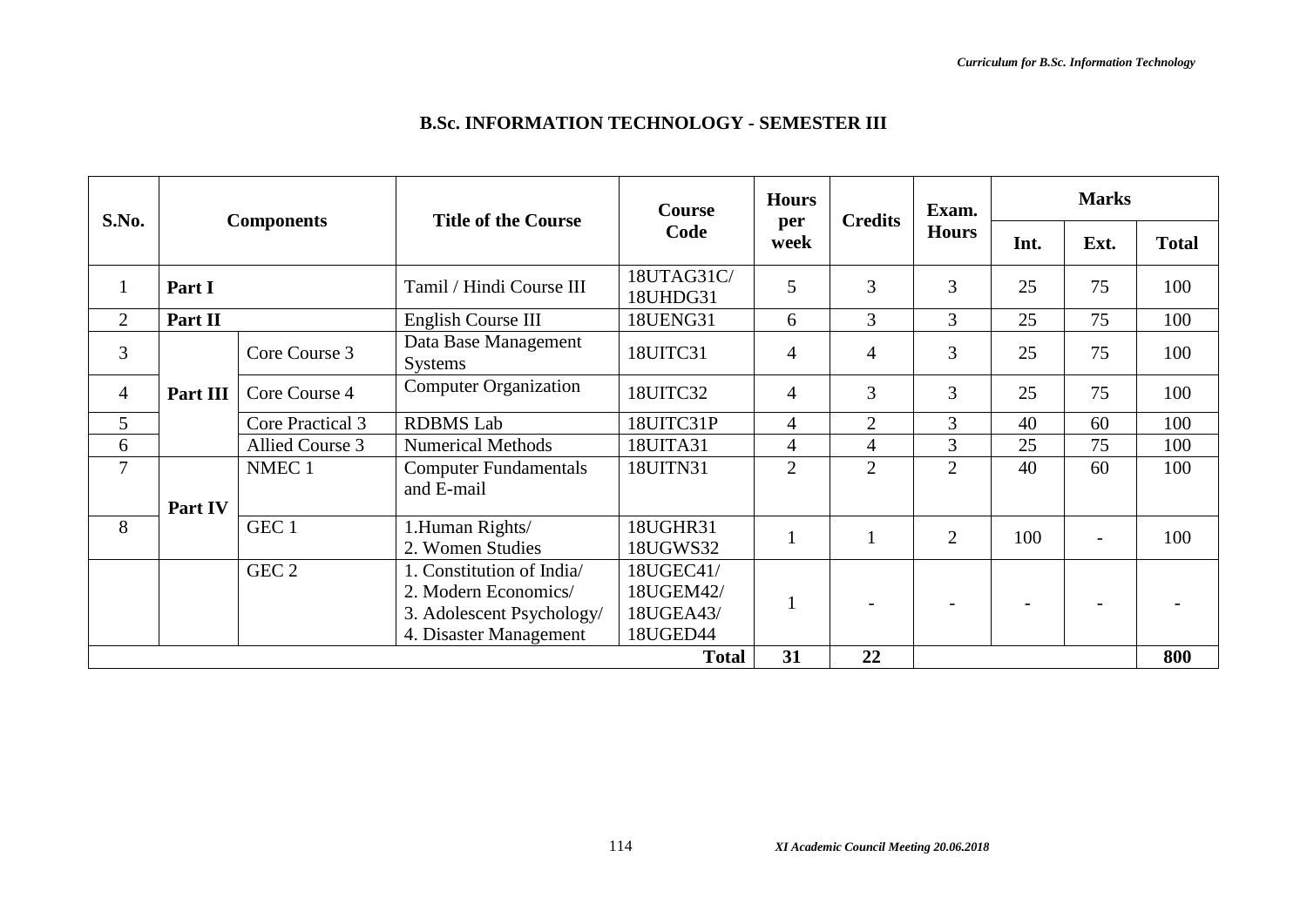| <b>B.Sc. INFORMATION TECHNOLOGY - SEMESTER IV</b> |
|---------------------------------------------------|
|---------------------------------------------------|

| S.No.          |          |                        | <b>Title of the Course</b>                                                                            | <b>Course</b>                                | <b>Hours</b>             |                | Exam.          |      | <b>Marks</b>             |              |
|----------------|----------|------------------------|-------------------------------------------------------------------------------------------------------|----------------------------------------------|--------------------------|----------------|----------------|------|--------------------------|--------------|
|                |          | <b>Components</b>      |                                                                                                       | Code                                         | per<br>week              | <b>Credits</b> | <b>Hours</b>   | Int. | Ext.                     | <b>Total</b> |
| $\mathbf{1}$   | Part I   |                        | Tamil /<br>Hindi Course IV                                                                            | 18UTAG41C/<br>18UHDG41                       | 5                        | 3              | 3              | 25   | 75                       | 100          |
| $\overline{2}$ | Part II  |                        | <b>English Course IV</b>                                                                              | 18UENG41                                     | 6                        | 3              | 3              | 25   | 75                       | 100          |
| 3              |          | Core Course 5          | PHP and MYSQL                                                                                         | 18UITC41                                     | $\overline{4}$           | $\overline{4}$ | 3              | 25   | 75                       | 100          |
| $\overline{4}$ | Part III | Core Practical 4       | Web Design using PHP Lab                                                                              | 18UITC41P                                    | $\overline{4}$           | $\overline{2}$ | 3              | 40   | 60                       | 100          |
| 5              |          | Allied Course 4        | <b>Resource Management</b><br>Techniques                                                              | 18UITA41                                     | $\overline{4}$           | $\overline{4}$ | 3              | 25   | 75                       | 100          |
| 6              |          | SEC <sub>3</sub>       | <b>Numerical Aptitude</b>                                                                             | 18UITS41                                     | $\overline{2}$           | 2              | $\overline{2}$ | 40   | 60                       | 100          |
| $\overline{7}$ |          | <b>SEC Practical 2</b> | Multimedia Lab                                                                                        | 18UITS41P                                    | $1T^*+1P'$               | $\overline{2}$ | $\overline{2}$ | 40   | 60                       | 100          |
| 8              | Part IV  | NMEC <sub>2</sub>      | Introduction to HTML                                                                                  | 18UITN41                                     | $\overline{2}$           | 2              | $\overline{2}$ | 40   | 60                       | 100          |
| 9              |          | GEC <sub>2</sub>       | 1. Constitution of India<br>2. Modern Economics<br>3. Adolescent Psychology<br>4. Disaster Management | 18UGEC41<br>18UGEM42<br>18UGEA43<br>18UGED44 |                          |                | $\overline{2}$ | 100  |                          | 100          |
|                | Part V   |                        | <b>Extension Activity</b>                                                                             |                                              | $\overline{\phantom{0}}$ |                |                |      | $\overline{\phantom{a}}$ |              |
|                |          |                        |                                                                                                       | <b>Total</b>                                 | 30                       | 24             |                |      |                          | 900          |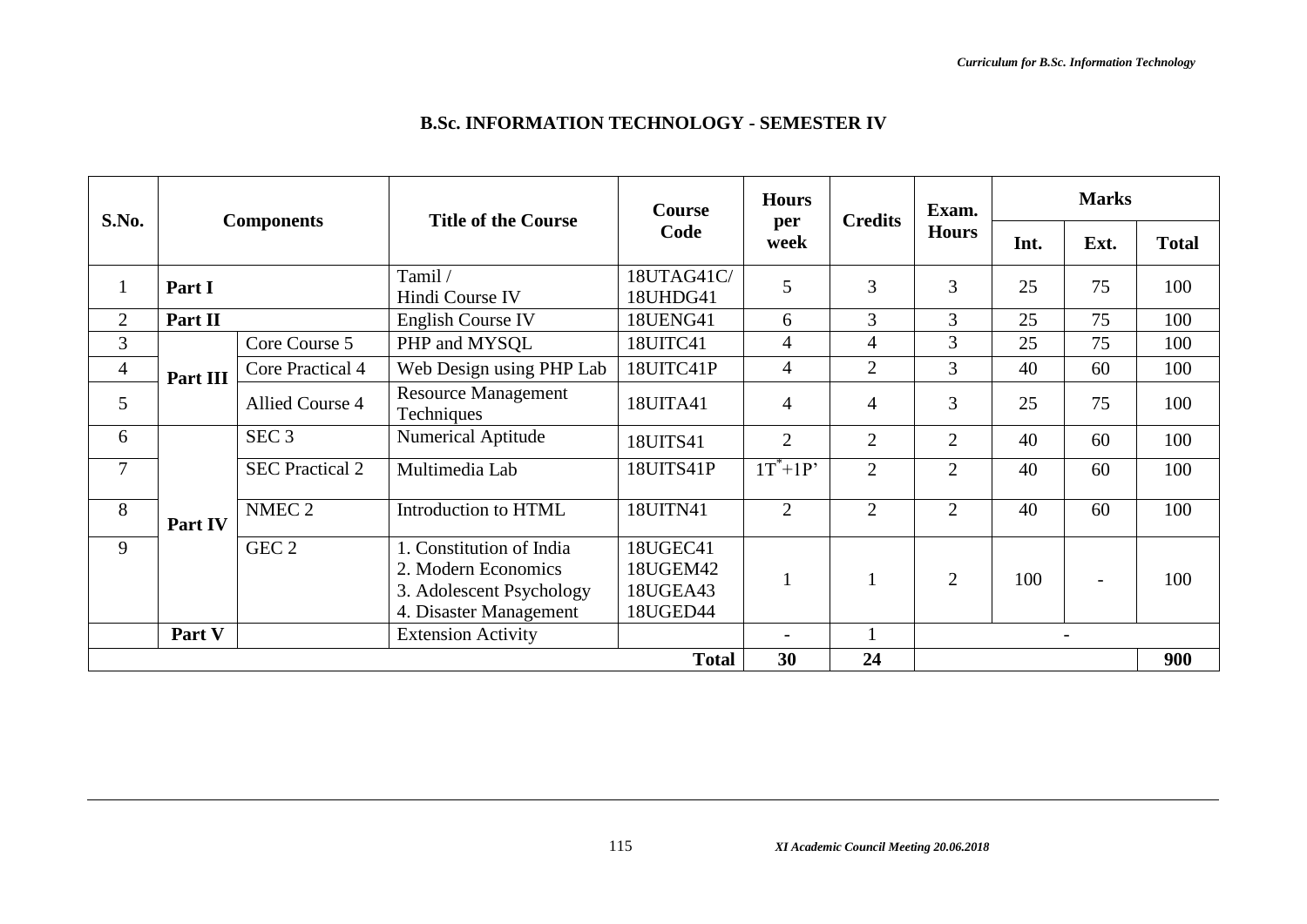|                |                   |                         | <b>Title of the Course</b>                                                                                    | Course                             | <b>Hours</b>   |                | Exam.          | <b>Marks</b> |      |              |
|----------------|-------------------|-------------------------|---------------------------------------------------------------------------------------------------------------|------------------------------------|----------------|----------------|----------------|--------------|------|--------------|
| S.No.          | <b>Components</b> |                         |                                                                                                               | Code                               | per<br>week    | <b>Credits</b> | <b>Hours</b>   | Int.         | Ext. | <b>Total</b> |
|                |                   | Core Course 6           | Java Programming                                                                                              | 18UITC51                           | 5              | 5              | 3              | 25           | 75   | 100          |
| $\overline{2}$ |                   | Core Course 7           | <b>Operating Systems</b>                                                                                      | 18UITC52                           | 5              | 5              | $\overline{3}$ | 25           | 75   | 100          |
| 3              |                   | Core Course 8           | <b>Computer Algorithms</b>                                                                                    | 18UITC53                           | 5              | 5              | $\overline{3}$ | 25           | 75   | 100          |
| $\overline{4}$ |                   | Core Practical 5        | Java Programming Lab                                                                                          | 18UITC51P                          | 5              | $\overline{2}$ | 3              | 40           | 60   | 100          |
| 5              | Part III          | DSEC <sub>1</sub>       | System Software/<br>Client/Server Computing/<br>Microprocessor and<br><b>Assembly Language</b><br>Programming | 18UITE51/<br>18UITE52/<br>18UITE53 | 4              | $\overline{4}$ | 3              | 25           | 75   | 100          |
| 6              |                   | <b>DSEC</b> Practical 1 | VB.Net Lab/<br>Visual Basic Lab                                                                               | 18UITE51P/<br>18UITE52P            | 4              | $\overline{2}$ | $\overline{3}$ | 40           | 60   | 100          |
|                |                   | <b>Online Courses</b>   | Core Courses Assessment-<br>Online                                                                            | 18UITO51                           |                |                |                | 50           |      | 50           |
| $\overline{7}$ | Part IV           | AECC <sub>2</sub>       | <b>Environmental Studies</b>                                                                                  | 18UENV51                           | $\overline{2}$ | $\overline{2}$ | $\overline{2}$ |              | 100  | 100          |
|                |                   |                         |                                                                                                               | <b>Total</b>                       | 30             | 26             |                |              |      | 750          |

## **B.Sc. INFORMATION TECHNOLOGY - SEMESTER V**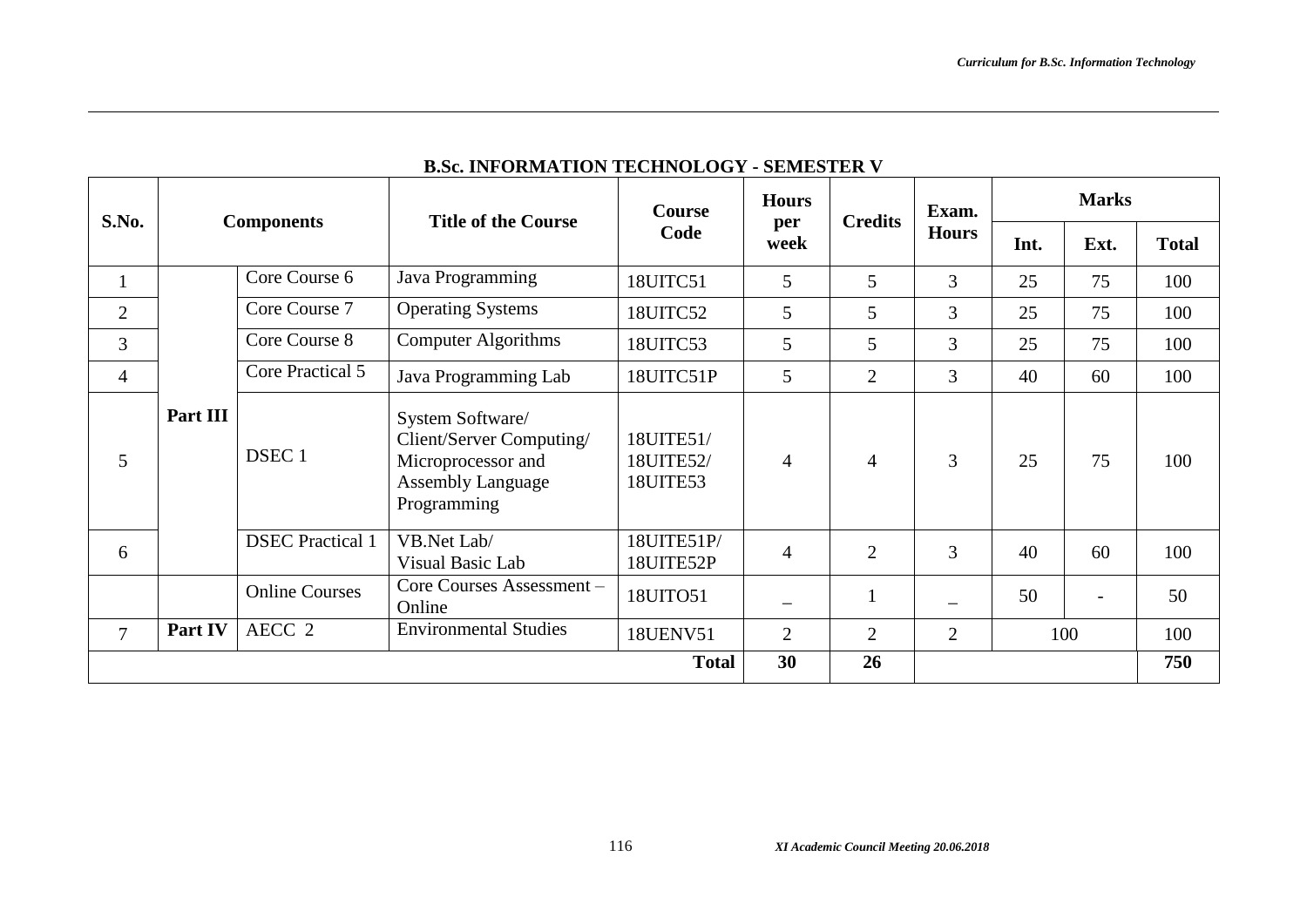## **SEMESTER VI**

| S.No.          |          | <b>Components</b>       | <b>Course</b><br><b>Title of the Course</b>                  |                                    | <b>Hours</b>             | <b>Credits</b> | Exam.                    |      | <b>Marks</b>             |              |  |
|----------------|----------|-------------------------|--------------------------------------------------------------|------------------------------------|--------------------------|----------------|--------------------------|------|--------------------------|--------------|--|
|                |          |                         |                                                              | Code                               | per<br>week              |                | <b>Hours</b>             | Int. | Ext.                     | <b>Total</b> |  |
| $\mathbf{1}$   |          | Core Course 9           | <b>Mobile Computing</b>                                      | 18UITC61                           | 5                        | 5              | 3                        | 25   | 75                       | 100          |  |
| $\overline{2}$ |          | Core Course 10          | <b>Computer Networks</b>                                     | 18UITC62                           | 5                        | 5              | 3                        | 25   | 75                       | 100          |  |
| 3              |          | Core Course 11          | Software<br>Engineering                                      | 18UITC63                           | 5                        | 5              | 3                        | 25   | 75                       | 100          |  |
| $\overline{4}$ | Part III | Core Practical 6        | Android Lab                                                  | 18UITC61P                          | $\overline{4}$           | $\overline{2}$ | 3                        | 40   | 60                       | 100          |  |
| 5              |          | DSEC <sub>2</sub>       | Computer Graphics/<br>Data Mining/<br><b>Embedded System</b> | 18UITE61/<br>18UITE62/<br>18UITE63 | 5                        | $\overline{4}$ | 3                        | 25   | 75                       | 100          |  |
| 6              |          | <b>DSEC</b> Practical 2 | Project                                                      | 18UITE61PR                         | $\overline{4}$           | $\overline{2}$ | 3                        | 100  |                          | 100          |  |
| $\overline{7}$ | Part IV  | <b>SEC Practical 3</b>  | Python<br>Programming Lab                                    | 18UITS61P                          | $T^*+1P'$                | $\overline{2}$ | $\overline{2}$           | 40   | 60                       | 100          |  |
|                |          |                         | <b>Core Course</b><br>Assessment –<br>Online                 | 18UITO61                           | $\overline{\phantom{a}}$ | $\mathbf{1}$   | $\overline{\phantom{0}}$ | 50   | $\overline{\phantom{a}}$ | 50           |  |
|                |          |                         | <b>Total</b>                                                 |                                    | 30                       | 26             |                          |      |                          | 750          |  |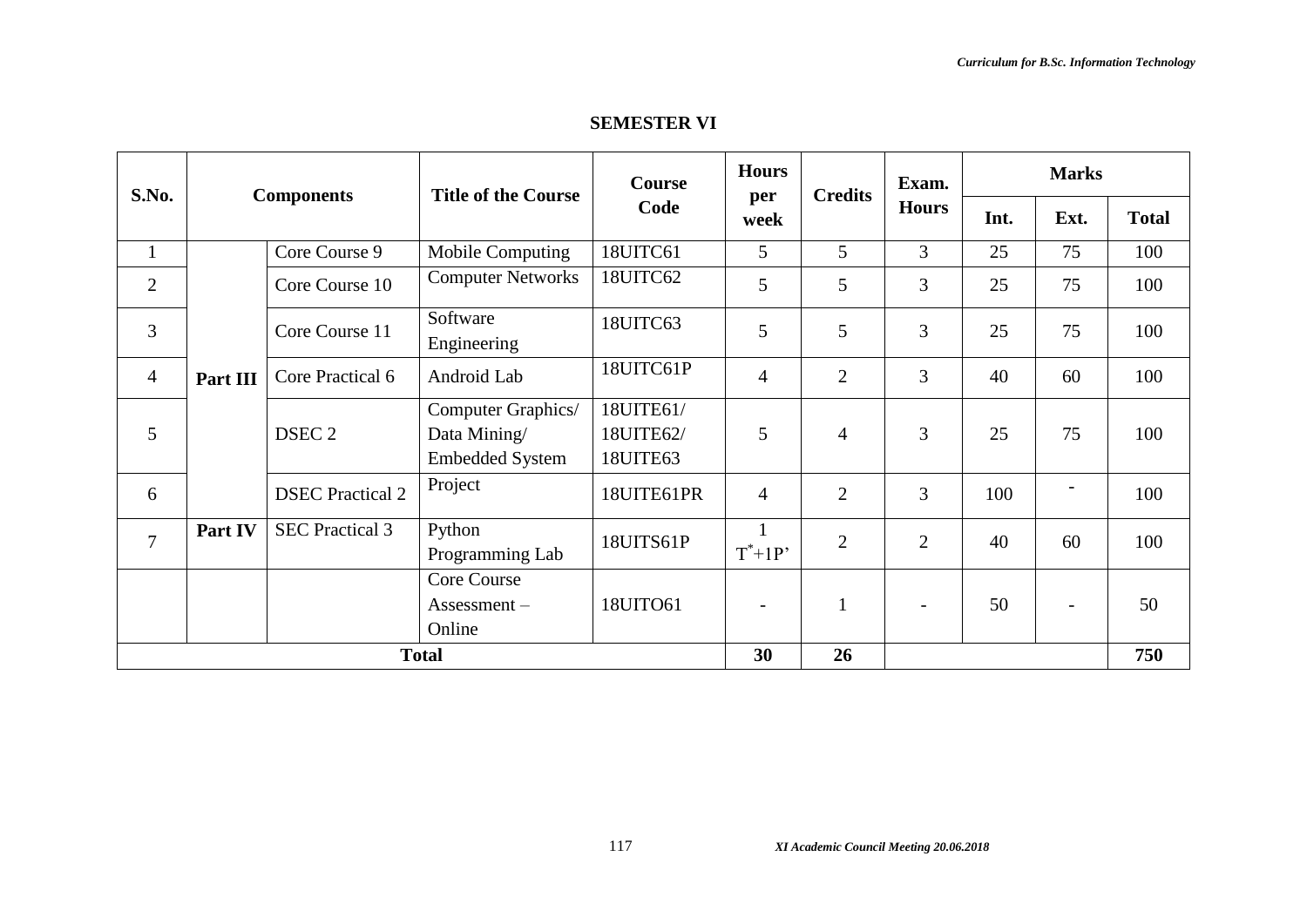

(Belonging to Virudhunagar Hindu Nadars) An Autonomous Institution Affiliated to Madurai Kamaraj University, Madurai *Re-accredited with 'A' Grade (3rd Cycle) by NAAC* VIRUDHUNAGAR - 626 001

## **B.Sc. INFORMATION TECHNOLOGY (SEMESTER) (2018 -19 onwards)**

| Semester I                     |                               | Hours/Week: 5  |          |
|--------------------------------|-------------------------------|----------------|----------|
| Core Course 1                  | <b>INTRODUCTION TO IT AND</b> | Credits: 4     |          |
| Course Code<br><b>18UITC11</b> | PROGRAMMING IN C              | Internal<br>25 | External |

## **COURSE OUTCOMES**

On completion of the course, the students will be able to

- have fundamental knowledge on Information Technology.
- know the concepts and programming logic.
- acquire programming skill.
- knowledge about Control Statements.
- understand the concepts of Arrays.
- know about User defined Functions.

#### **UNIT I**

**Information Technology Today – An Overview:** Information Technology – An Introduction – Information Systems – Software and Data – IT in Business Industry – IT in the Home and Play – IT in Education and Training – IT in Entertainment and the Arts – IT in Science, Engineering and Math.

**Overview of C:** History of C – Importance of C – Basic structure of C – Programming style – Executing a 'C' Program. (15 Hours)

#### **UNIT II**

**Constants, Variables and Data types:** Character Set – C Tokens – Keywords and Identifiers – Constants – Variables – Data Types - Declaration of Variables, Declaration of Storage Class – Assigning Values to Variables – Defining Symbolic Constants – Declaring a Variable as Constant – Declaring a Variable as Volatile – Overflow and Underflow of Data.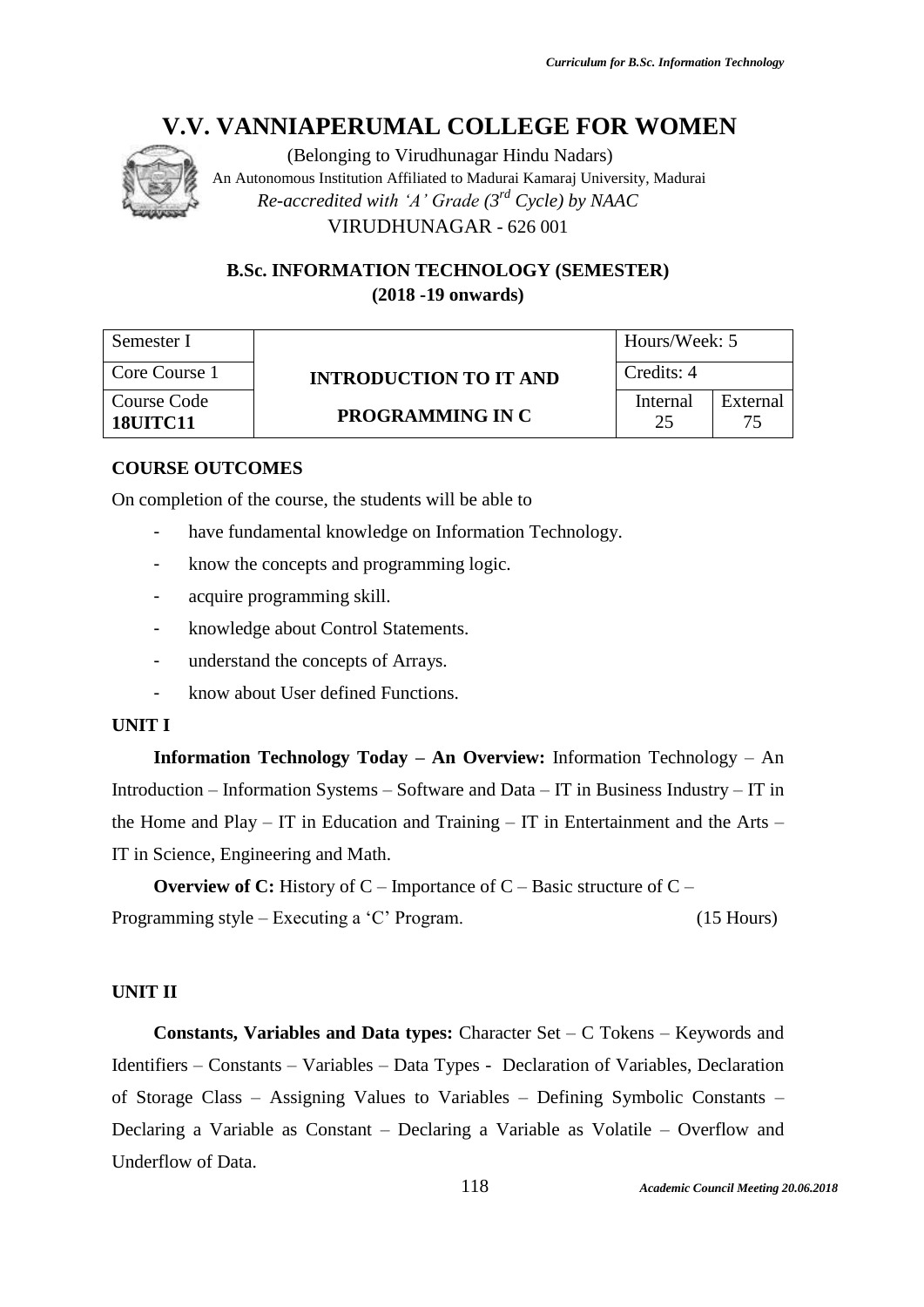**Operators and Expressions:** Arithmetic Operators - Relational Operators - Logical Operators – Assignment Operators - Increment and Decrement Operators – Conditional Operators - Bitwise Operators - Special Operators – Arithmetic Expression – Evaluation of Expressions – Precedence of Arithmetic Operators – Type Conversions in Expression – Operator Precedence and Associativity – Mathematical functions.

(10 Hours)

#### **UNIT III**

**Managing Input and Output Operations:** Reading a Character – Writing a Character- Formatted Input- Formatted Output.

 **Decision Making and Branching:** Simple If statement – The If….Else Statement – Nesting of If ….Else Statement – The Else if Ladder – The Switch Statement – The ?: Operator –The GOTO Statement.

**Decision Making and Looping:** The while Statement – The do Statement – The for Statement. (20 Hours)

#### **UNIT IV**

**Arrays:** One-Dimensional Arrays – Declaration of One-Dimensional Arrays - Initialization of One-Dimensional Arrays – Two-Dimensional Arrays – Initialization of Two Dimensional Arrays – Multi Dimensional Arrays.

**Character Arrays and Strings:** Declaring and Initializing String Variables – Reading Strings from Terminal – Writing String to Screen –Arithmetic Operations on Characters –Putting Strings Together –Comparison of two Strings- String Handling Function. (15 Hours) (15 Hours)

#### **UNIT V**

**User Defined functions:** Elements of User Defined Functions - Definition of Functions – Return Values and Their Types – Function Calls – Function Declaration – Category of Functions –No Arguments and No Return Values - Arguments but No Return Values - Arguments with Return Values - No Arguments but Returns a Value - Nesting of Functions – Recursion. (15 Hours)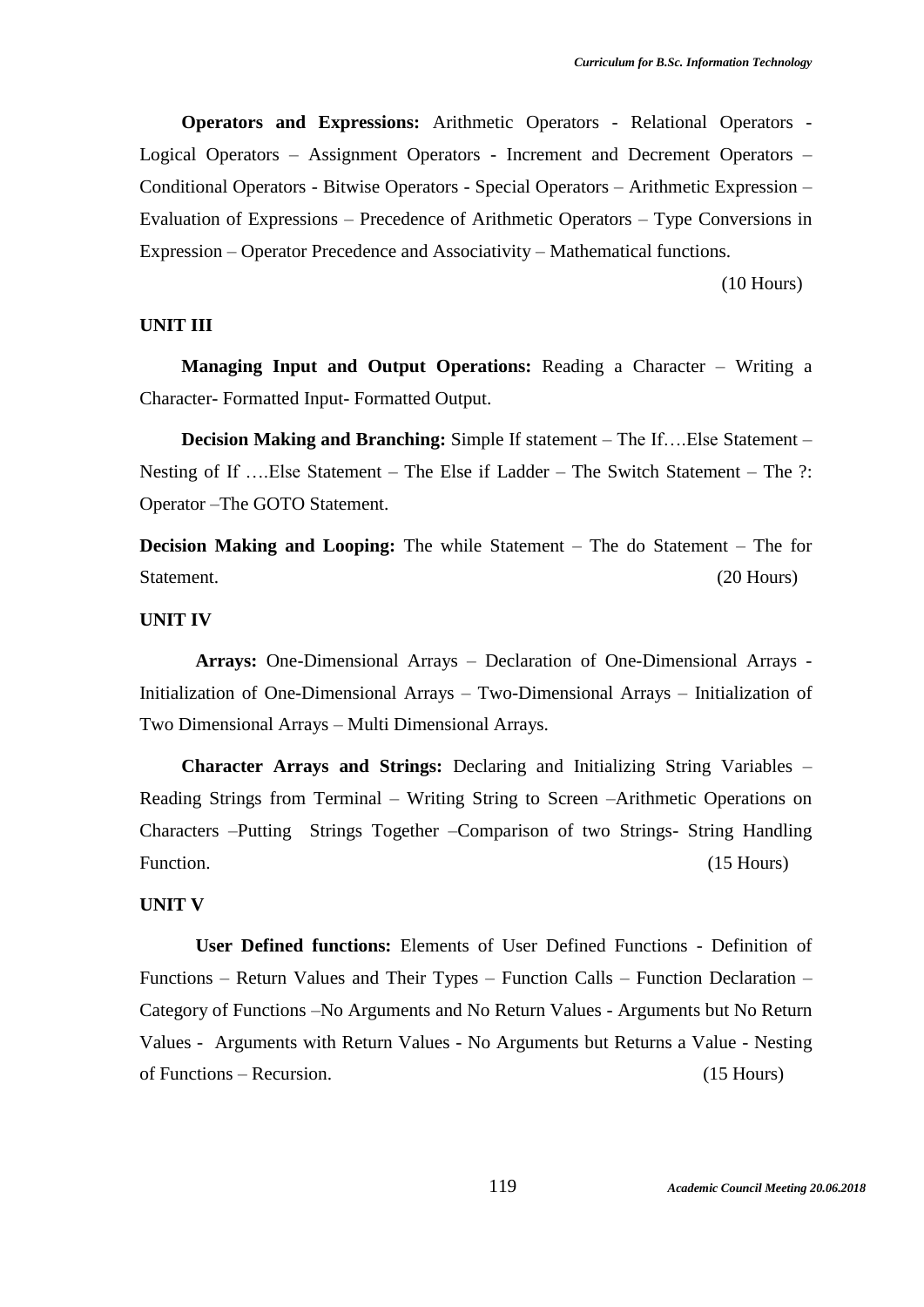## **TEXT BOOKS**

- 1. Dennis Curtin, *Information Technology, The Breaking Wave*, 23rd Reprint, Tata McGraw-Hill publication.
- 2. Balagurusamy.E (2010), *Programming in ANSI C*, Edition 6, Tata McGraw-Hill Publishing Company.

| <b>UNIT</b> | <b>CHAPTER</b>         | <b>SECTION</b>                     |
|-------------|------------------------|------------------------------------|
| I           | In book $1-2$          | $2.1 - 2.8$                        |
|             | In book $2-1$          | $1.1, 1.2, 1.8-1.10$               |
| $\mathbf H$ | In book $2-2,3$        | $2.2 - 2.14$ , 3.2-3.12, 3.14-3.16 |
| Ш           | In book $2 - 4$ , 5, 6 | $4.2 - 4.5, 5.3 - 5.9, 6.2 - 6.4$  |
| IV          | In book $2-7,8$        | $7.2 - 7.7$ , 8.2 - 8.8            |
| V           | In book $2-9$          | 9.4-9.13, 9.15, 9.16               |

## **REFERENCE BOOKS**

- 1. Byron S. Gottfried (2006), *Programming with C*, Second Edition, McGraw Hill.
- 2. Rajaraman.V (2018), *Introduction to Information Technology*, Third Edition, PHI Learning Ltd.,.
- 3. Reema Thareja (2015), *Introduction to C Programming*, Second Edition, Oxford University Press.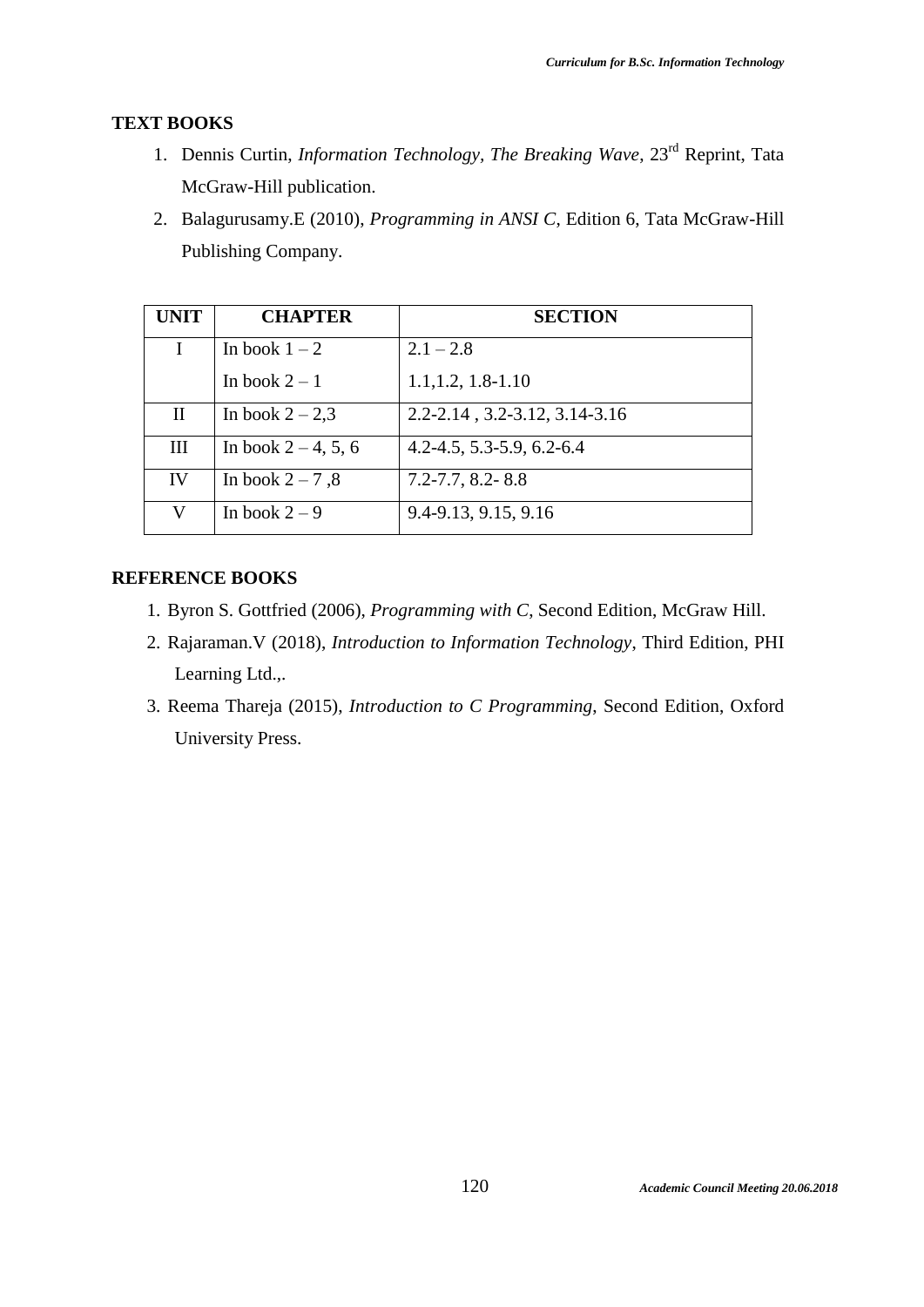

(Belonging to Virudhunagar Hindu Nadars) An Autonomous Institution Affiliated to Madurai Kamaraj University, Madurai *Re-accredited with 'A' Grade (3rd Cycle) by NAAC* VIRUDHUNAGAR - 626 001

## **B.Sc. INFORMATION TECHNOLOGY (SEMESTER)**

**(2018 -19 onwards)**

| Semester I               |                     | Hours/Week: 5  |                |
|--------------------------|---------------------|----------------|----------------|
| Core Practical 1         | PROGRAMMING IN CLAB | Credits: 3     |                |
| Course Code<br>18UITC11P |                     | Internal<br>40 | External<br>60 |

- 1. Write a program to find
	- a. Largest number
	- b. reverse of a given number
	- c. factorial of a given number
- 2. Write a program to convert
	- a. decimal to binary
	- b. binary to decimal
- 3. Write a program to check whether given number is perfect or not.
- 4. Write a program to calculate sum of digits.
- 5. Write a program to read the text and count the number of vowels, Constants and digits in it.
- 6. Write a program to check whether given number is prime or not.
- 7. Write a program to check whether given number is Armstrong or not.
- 8. Write a program to find the sum, average, standard deviation for the given n numbers using switch case.
- 9. Write a program to count the positive, negative and zeros among n numbers using one dimensional array.
- 10. Write a program to check whether given string is palindrome or not using one dimensional array.
- 11. Write a program to perform matrix addition, subtraction, multiplication using two dimensional array.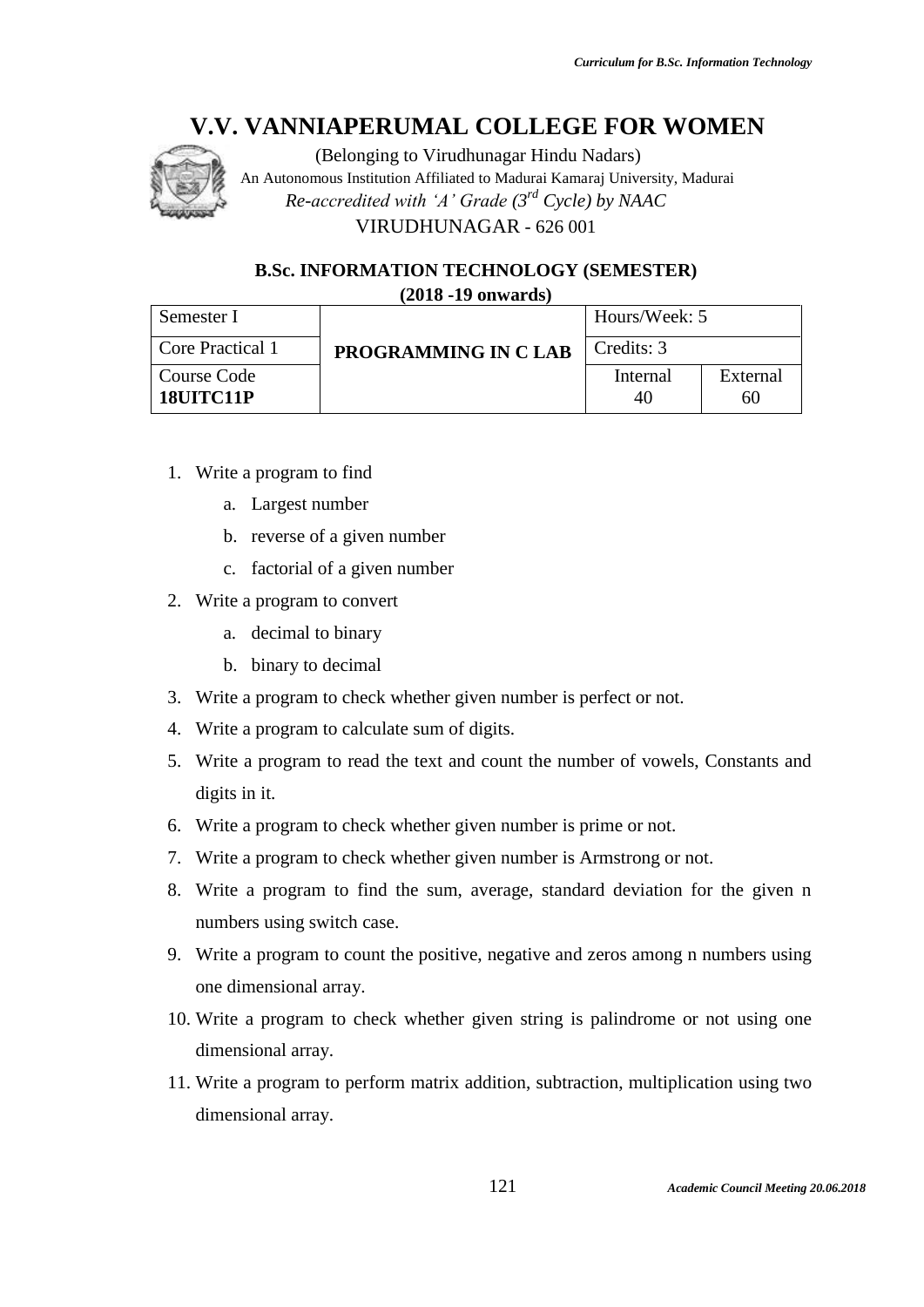- 12. Write a program to sort the list of names and sort the list of integers in ascending order using functions.
- 13. Write a program to find the factorial of a given number using functions
- 14. Write a program to find sum of series using functions
- 15. Write a program to reverse the text using recursion concept.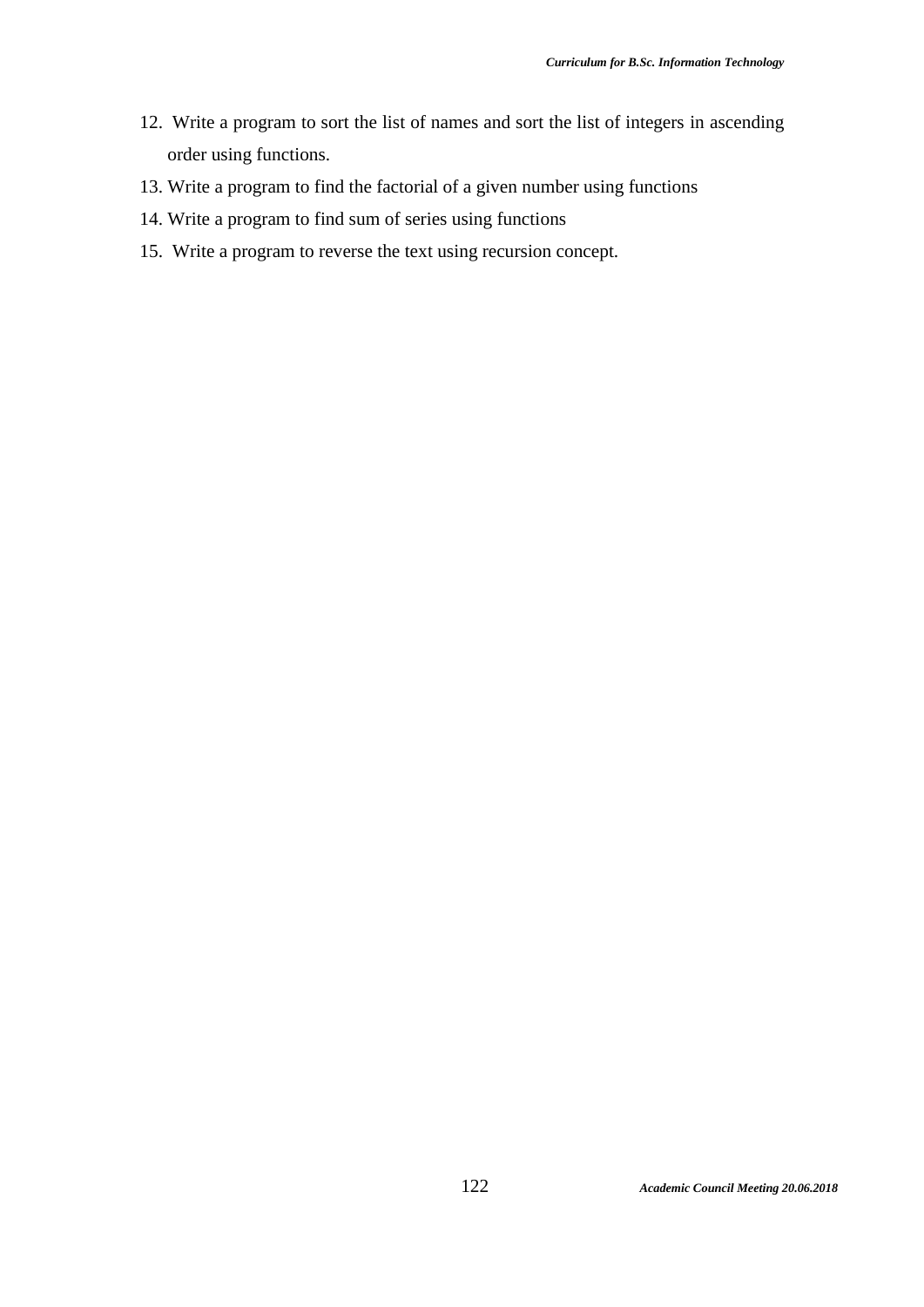

(Belonging to Virudhunagar Hindu Nadars) An Autonomous Institution Affiliated to Madurai Kamaraj University, Madurai *Re-accredited with 'A' Grade (3rd Cycle) by NAAC* VIRUDHUNAGAR - 626 001

## **B.Sc. INFORMATION TECHNOLOGY (SEMESTER)**

#### **(2018-19 onwards)**

| Semester I                     |                        | Hours/Week: 4  |                |
|--------------------------------|------------------------|----------------|----------------|
| Allied Course 1                | DIGITAL PRINCIPLES AND | Credits: 4     |                |
| Course Code<br><b>18UITA11</b> | <b>APPLICATIONS</b>    | Internal<br>25 | External<br>75 |

#### **COURSE OUTCOMES**

On Completion of this course, the students will be able to

- convert binary to decimal, octal and hexadecimal
- give strong foundation on circuit analysis
- understand flip flops, Timers and clocks.
- understand the Register and Counter.

#### **UNIT I**

**Number Systems and Codes:** Introduction - Number system - Floating point Representation of Numbers - Arithmetic Operation - 1's and 2's Complements - 9's Complement - 10's Complement-Binary Coded Decimal(BCD) - Codes. (15 Hours)

#### **UNIT II**

**Boolean Algebra and Minimization Techniques:** Introduction - Development of Boolean Algebra - Boolean Logic Operations - Basic Laws of Boolean Algebra - Demorgan's Theorems - Sum of Products and Product of Sums - Karnaugh Map.

(15 Hours)

## **UNIT III**

**Logic Gates:** Introduction - Positive and Negative Logic Designation - Logic Gates.

**Arithmetic Circuits:** Introduction - Procedure for the Design of Combinational Circuits - Half-Adder - Full-Adder - K-Map Simplification - Half- Subtractor- Full-Subtractor. (10 Hours)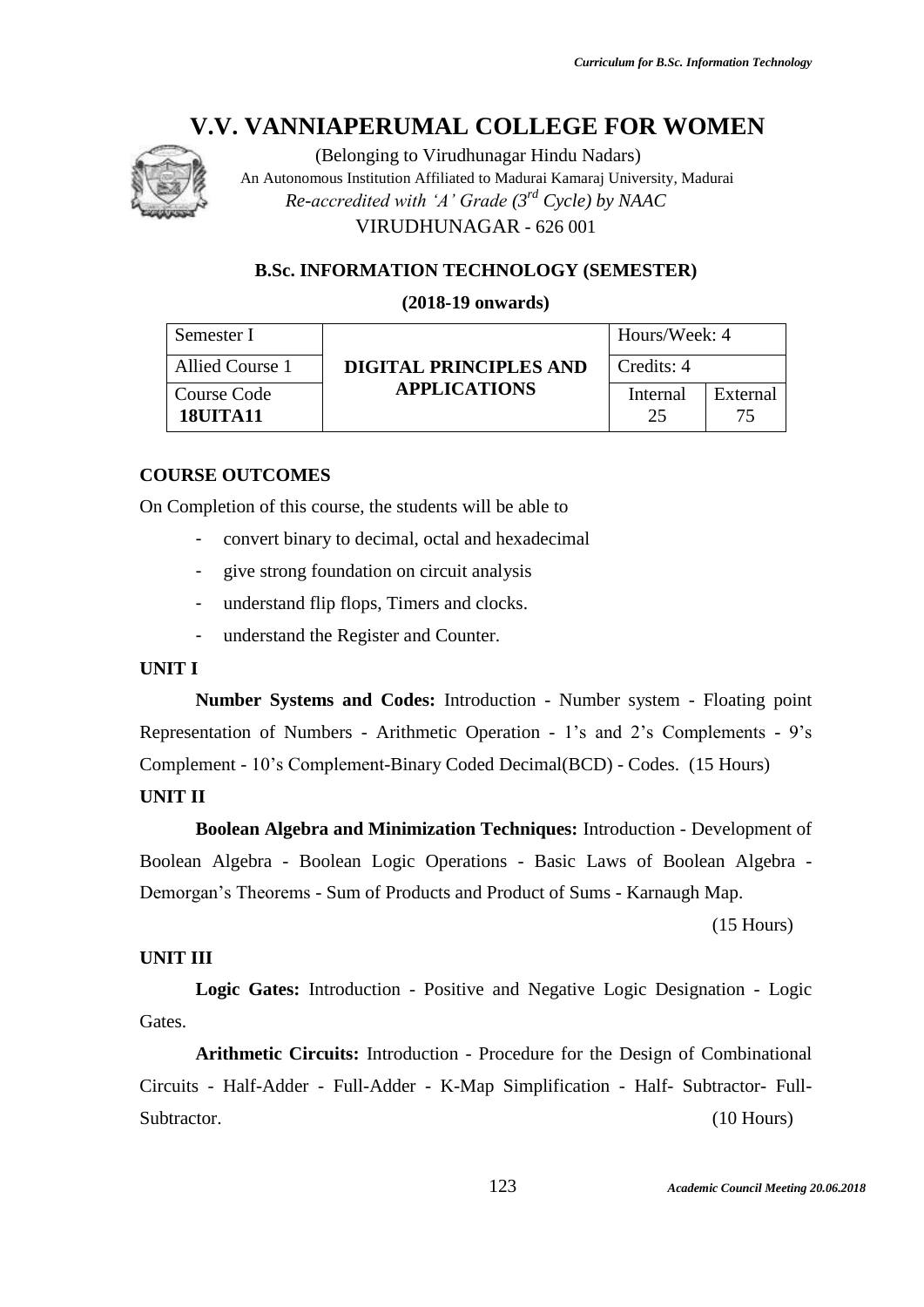#### **UNIT IV**

**Combinational Circuits:** Introduction - Multiplexers (Data Selectors) – Demultiplexers (Data Distributors) – Decoders – Encoders - Parity Generators/Checkers.

**Flip-Flops:** Introduction – Latches - Flip-Flops - S-R Flip-Flop - D Flip-Flop - J-K Flip-Flop -T Flip-Flop. (15 Hours)

#### **UNIT V**

**Counters:** Introduction - Asynchronous (Ripple or Serial) Counter - Ripple Counter with Decoded Outputs - Asynchronous Down Counter - Up-Down Counter.

**Registers:** Introduction - Shift Registers. (10 Hours)

## **TEXT BOOK**

S.Salivahanan & S.Arivazhagan (2009), *Digital Circuits and Design*, Third Edition, Vikas Publishing House Pvt. Ltd.

| <b>UNIT</b> | <b>CHAPTER</b> | <b>SECTIONS</b>                                                 |
|-------------|----------------|-----------------------------------------------------------------|
|             |                | $1.1 - 1.9$                                                     |
| $_{\rm II}$ | 2              | $2.1 - 2.7$                                                     |
| Ш           | 3, 5           | $3.1 - 3.3, 5.1 - 5.7$                                          |
| IV          | 6, 7           | $6.1, 6.2, 6.4(6.4.1\&6.4.2), 6.5(6.5.1, 6.5.2, 6.5.6, 6.5.9),$ |
|             |                | $6.7(6.7.1, 6.7.2), 6.8, 7.1 - 7.7$                             |
| V           | 8,9            | 8.1-8.3, 8.6, 8.7, 9.1, 9.2(9.2.1, 9.2.3, 9.2.5, 9.2.7)         |

#### **REFERENCE BOOKS**

- 1. Tocci R.J Widmer. N. S, *Digital Systems: Principles and Applications*, Eighth edition, Pearson Education Pvt., Ltd.
- 2. Albert Paul Malvino & Donald P.Leach, GoutamSaha (2011), *Digital Principles and Applications*, Seventh Edition, Tata McGraw-Hill, New Delhi.
- 3. Floyd, *Digital Fundamentals*, 8/e, Pearson Education.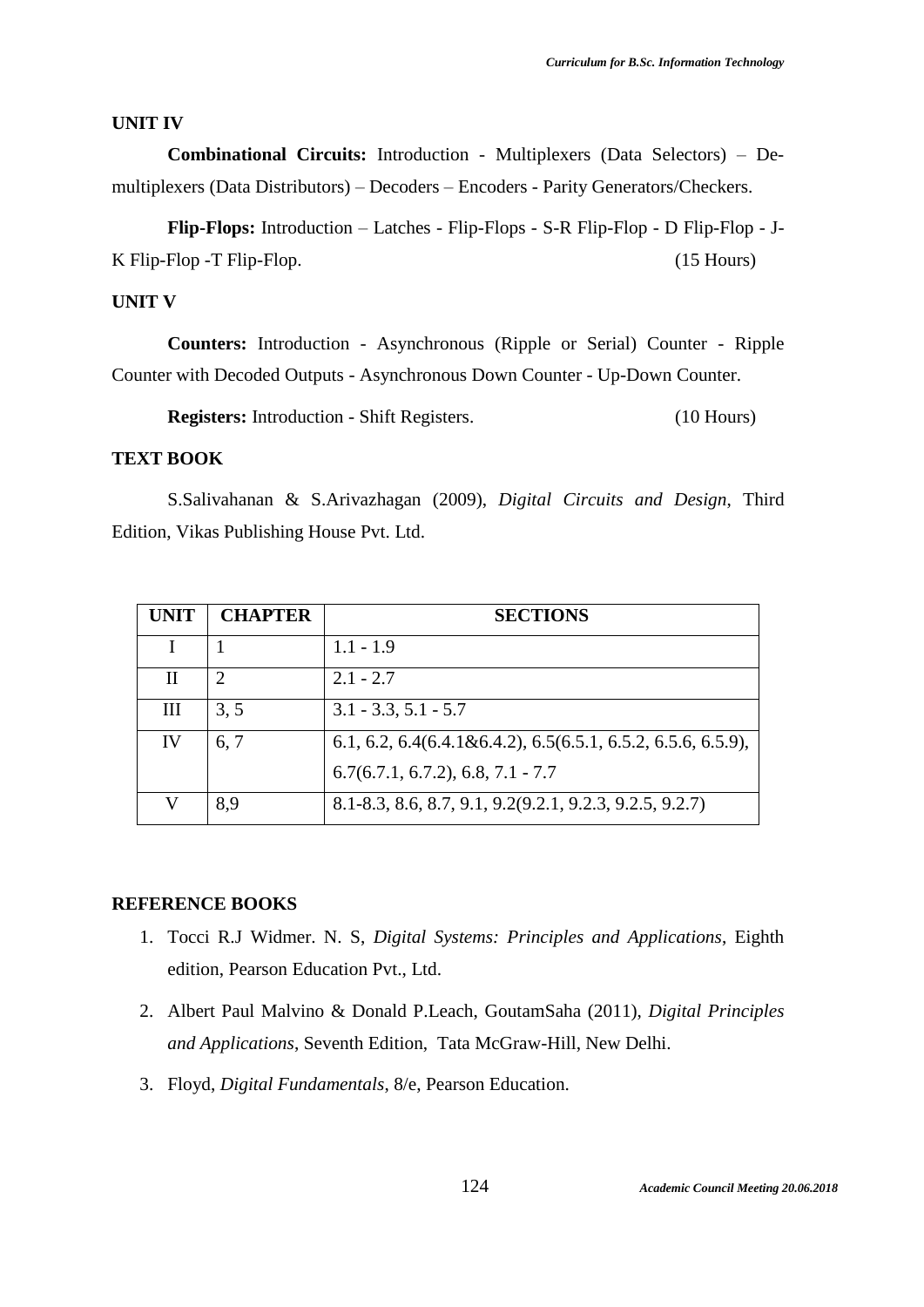

(Belonging to Virudhunagar Hindu Nadars) An Autonomous Institution Affiliated to Madurai Kamaraj University, Madurai *Re-accredited with 'A' Grade (3rd Cycle) by NAAC* VIRUDHUNAGAR - 626 001

## **B.Sc. INFORMATION TECHNOLOGY (SEMESTER) (2018-19 Onwards)**

| Semester I                      |                               | Hours/Week: 2  |                |
|---------------------------------|-------------------------------|----------------|----------------|
| <b>SEC</b> Practical 1          | <b>HARDWARE SIMULATOR LAB</b> | Credits: 2     |                |
| Course Code<br><b>18UITS11P</b> |                               | Internal<br>40 | External<br>60 |

- 1. Design a AND, OR, NOT gates
- 2. Design an Universal gates
- 3. Design a Half Adder
- 4. Design a Full Adder
- 5. Design a Half Subtractor
- 6. Design a Full Subtractor
- 7. Design a Flip flops
- 8. Design a Shift Registers
- 9. Design a Counters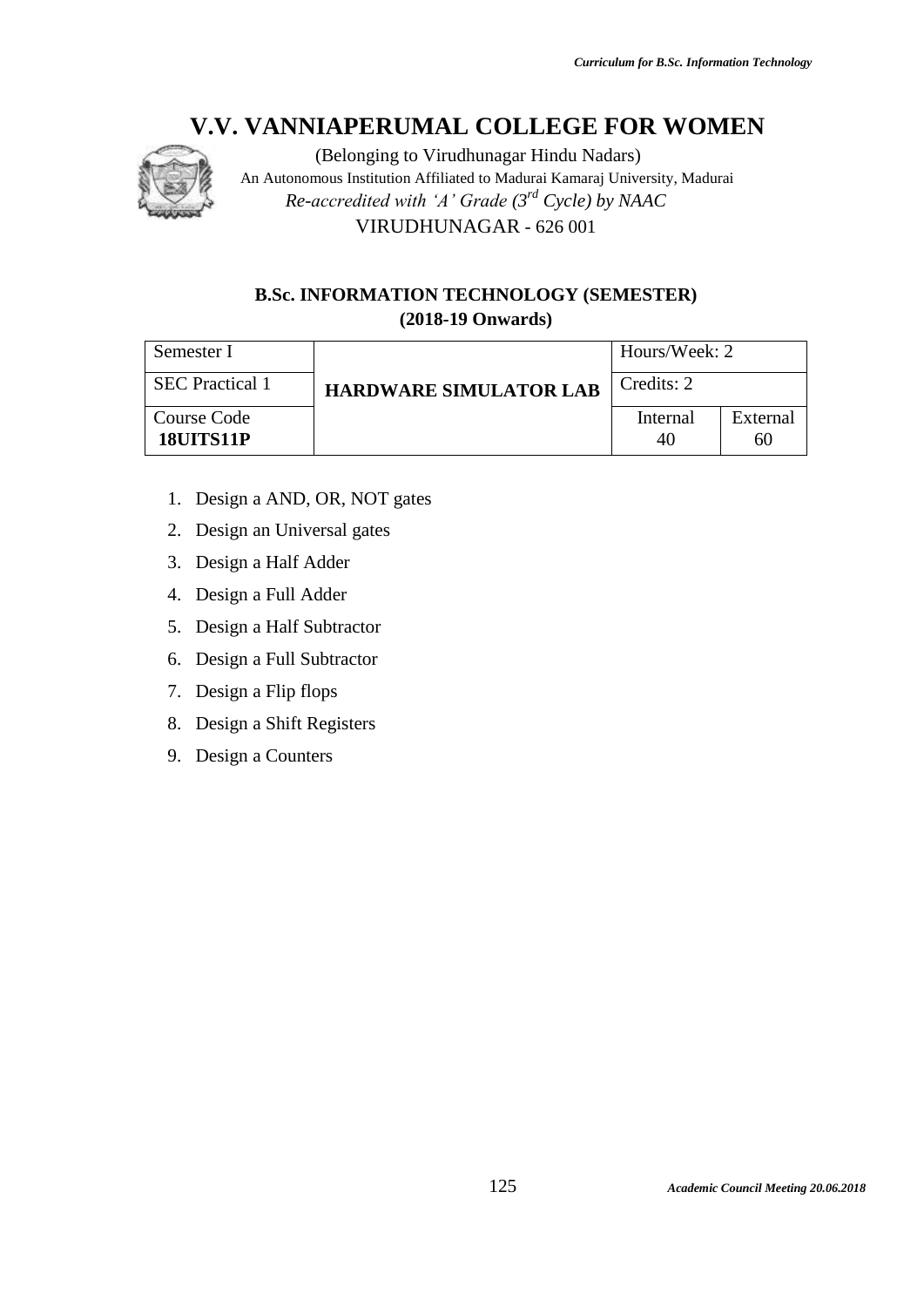

(Belonging to Virudhunagar Hindu Nadars) An Autonomous Institution Affiliated to Madurai Kamaraj University, Madurai *Re-accredited with 'A' Grade (3rd Cycle) by NAAC* VIRUDHUNAGAR - 626 001

| Semester I                 |                             | Hours/Week: 2 |          |
|----------------------------|-----------------------------|---------------|----------|
| <b>Ability Enhancement</b> | <b>VALUE EDUCATION</b>      | Credits: 2    |          |
| <b>Compulsory Course</b>   | $(2018-19 \text{ Onwards})$ |               |          |
| Course Code                |                             | Internal      | External |
| <b>18UGVE11</b>            |                             | 100           |          |

## **COURSE OUTCOMES**

On completion of the course, the students will be able to

- instill moral values of life in mind of students
- realize potential of human being and glory of human life
- be aware of Indian culture and heritage

- be aware of their rights as women and thereby enabling them to meet the challenges of life.

## **UNIT I: Values of Life**

Introduction - Definition of Values - Significance of Values - Classification of Values – Need for Value Education.

## **UNIT II: Values for Individual Welfare**

Honesty and Integrity- Punctuality- Positive Thinking - Commitment at the Workplace .

## **UNIT III: Values for Familial Welfare/Peace**

Respect and Love for Elders – Truthfulness- Harmonious Relationship – Hospitality.

## **UNIT IV: Values for Social Welfare/Prosperity**

Patriotism and Non-Violence-Human Rights-Women's Rights.

## **UNIT V: Values for Spiritual Welfare/Well being**

Faith in God- Meditation- Purity- Self Surrender.

## **BOOK PRESCRIBED**

Maithili.B & Thilakam.C., *et al.* (2014) . *Value Education*. Chennai: New Century Book House (P) Ltd.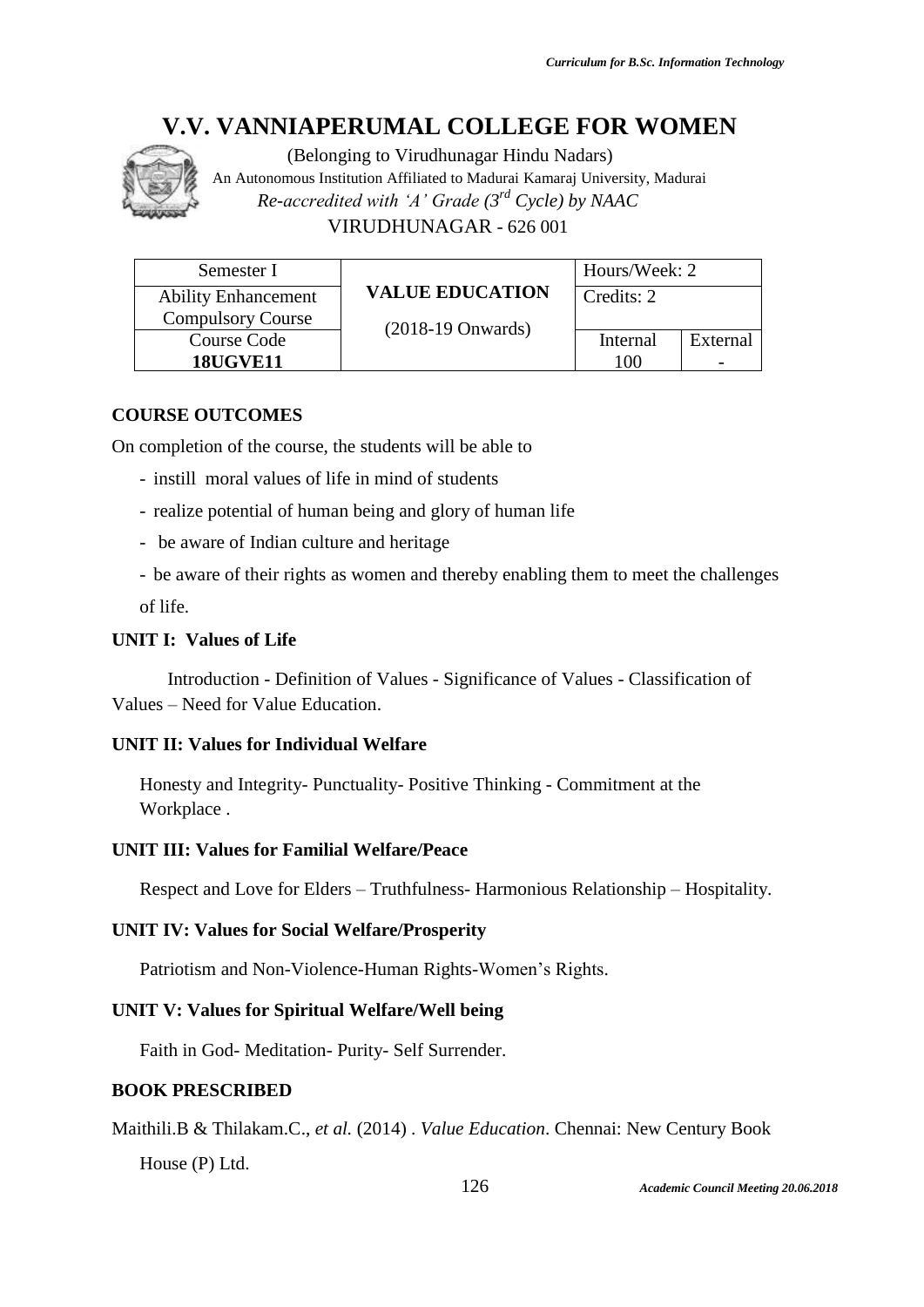

(Belonging to Virudhunagar Hindu Nadars) An Autonomous Institution Affiliated to Madurai Kamaraj University, Madurai *Re-accredited with 'A' Grade (3rd Cycle) by NAAC* VIRUDHUNAGAR - 626 001

## **B.Sc. INFORMATION TECHNOLOGY (SEMESTER)**

## **(2018 - 2019 onwards)**

| Semester II                    | ADVANCED CONCEPTS IN CAND | Hours/Week: 5  |                 |
|--------------------------------|---------------------------|----------------|-----------------|
| Core Course 2                  |                           | Credits: 4     |                 |
| Course Code<br><b>18UITC21</b> | <b>DATA STRUCTURES</b>    | Internal<br>25 | External<br>75. |

## **COURSE OUTCOMES**

On completion of the course, the students will be able to

- write efficient structured programs in C.
- promote pointers into the programming in C.
- perform file manipulations of C.
- understand how the data is read with its different data types.
- understand how much time taken for primitive operations performed using data structures.
- understand stack, queue, linked list, trees, graphs.
- have the programming Knowledge to implement data structures concept.
- be professional in Algorithms.
- impart programming skills using data structures.

## **UNIT I**

**Structures and Unions:** Defining a Structure – Declaring Structure Variables – Accessing Structure Members – Structure Initialization – Arrays of Structures – Arrays within Structures – Structures within Structures – Structures and Functions - Unions – Size of Structures. (14 Hours)

## **UNIT II**

**Pointers:** Understanding Pointers – Accessing the Address of a Variable – Declaring Pointer Variables - Initialization of Pointer Variables – Accessing a Variable through its Pointer.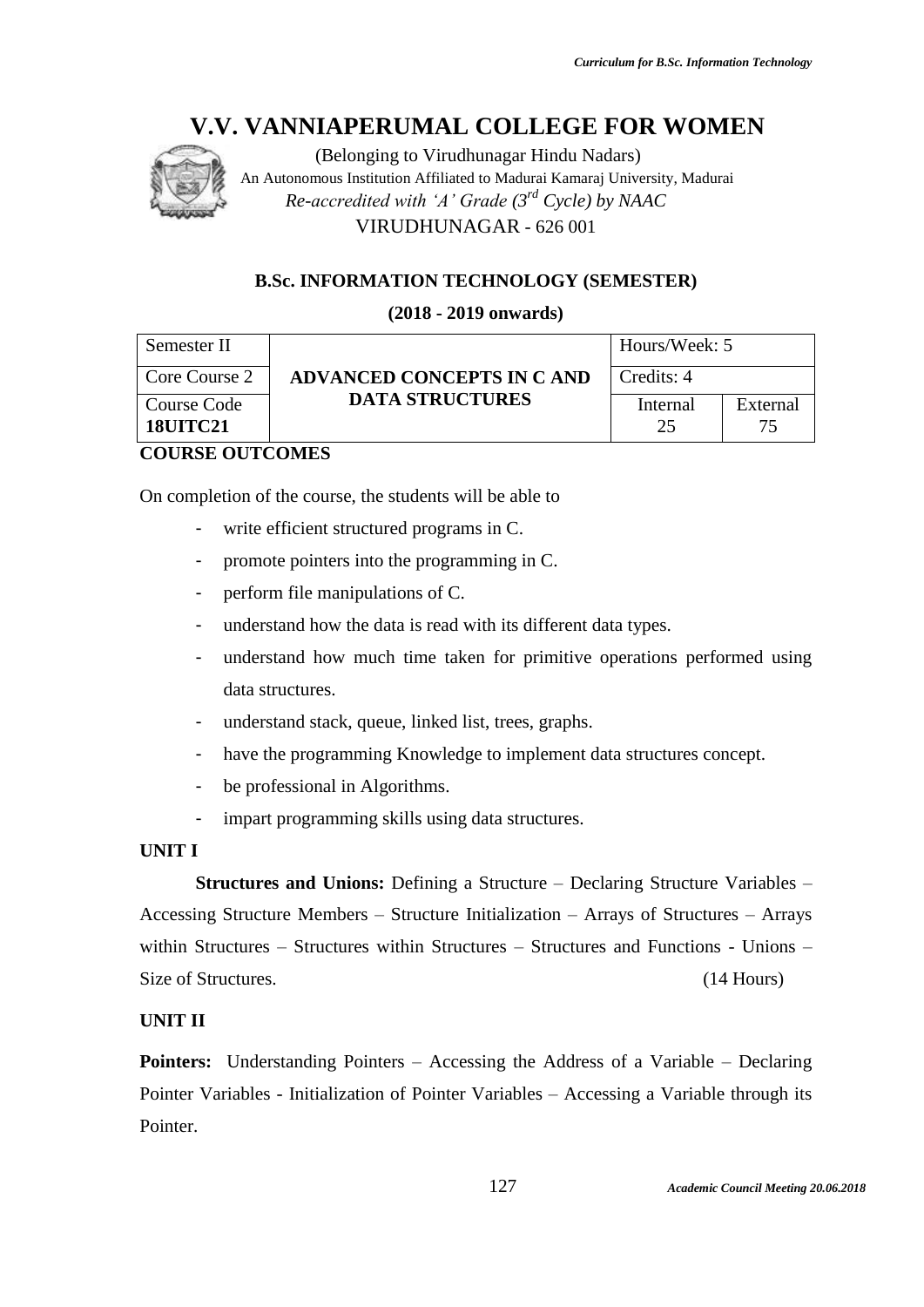**File Management in C:** Defining and Opening a File - Closing File – Input / Output Operations on Files – Command Line Arguments. (18 Hours)

## **UNIT III**

**Introduction and Overview:** Definitions – Concept of Data Structures – Overview of Data Structures – Implementation of Data Structures.

**Arrays:** Definition- Terminology – One-Dimensional Array- Multi Dimensional Arrays – Pointer Array. (16 Hours)

#### **UNIT IV**

**Linked Lists:** Definition – Single Linked List – Circular Linked List- Double Linked Lists. (15 Hours)

#### **UNIT V**

**Stacks:** Definition – Representation of a Stack – Operations on Stack.

**Queues:** Definition – Representation of Queues **–** Various Queue Structures – Circular Queue –Deque. (12 Hours)

## **TEXT BOOKS**

- 1. Balagurusamy.E (2010), *Programming in ANSI C*, Edition 6, Tata McGraw-Hill Publishing Company.
- 2. Debasis Samantha (2009), *Classic Data Structures*, Second Edition, PHI Learning Private Limited.

| <b>UNIT</b>  | <b>CHAPTERS</b>   | <b>SECTIONS</b>                         |
|--------------|-------------------|-----------------------------------------|
|              |                   |                                         |
| T            | In book $1 - 10$  | 10.2-10.13                              |
| $\mathbf{I}$ | In book $1-11,12$ | 11.2-11.6, 12.2-12.4, 12.7              |
| Ш            | In book $2-1,2$   | $1.1 - 1.4$ , $2.1 - 2.5$               |
| IV           | In book $2-3$     | $3.1 - 3.4$                             |
| V            | In book $2-4,5$   | $4.2 - 4.4, 5.2 -$<br>5.4(5.4.1, 5.4.2) |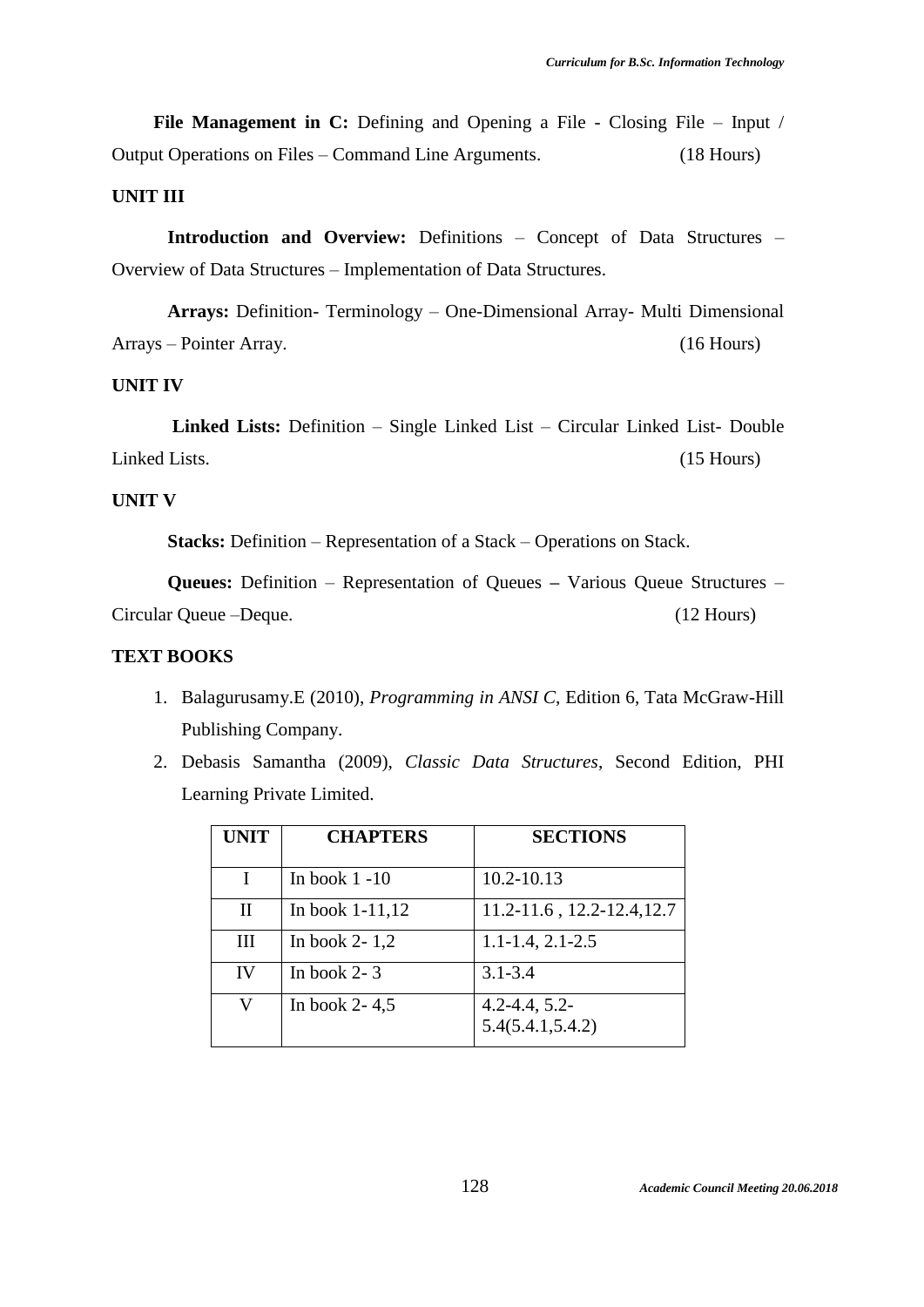## **REFERENCE BOOKS**

- 1. Sartajsahni (2000), *Data structures and applications in C++*, McGraw Hill.
- 2. Chitra, Rajan (2005), *Data Structures*, First edition, Vijay Nicole publishers.
- 3. James A.Storer (2002), *An Introduction to Data Structures and Algorithms*, Springer Science + Business Media, LLC.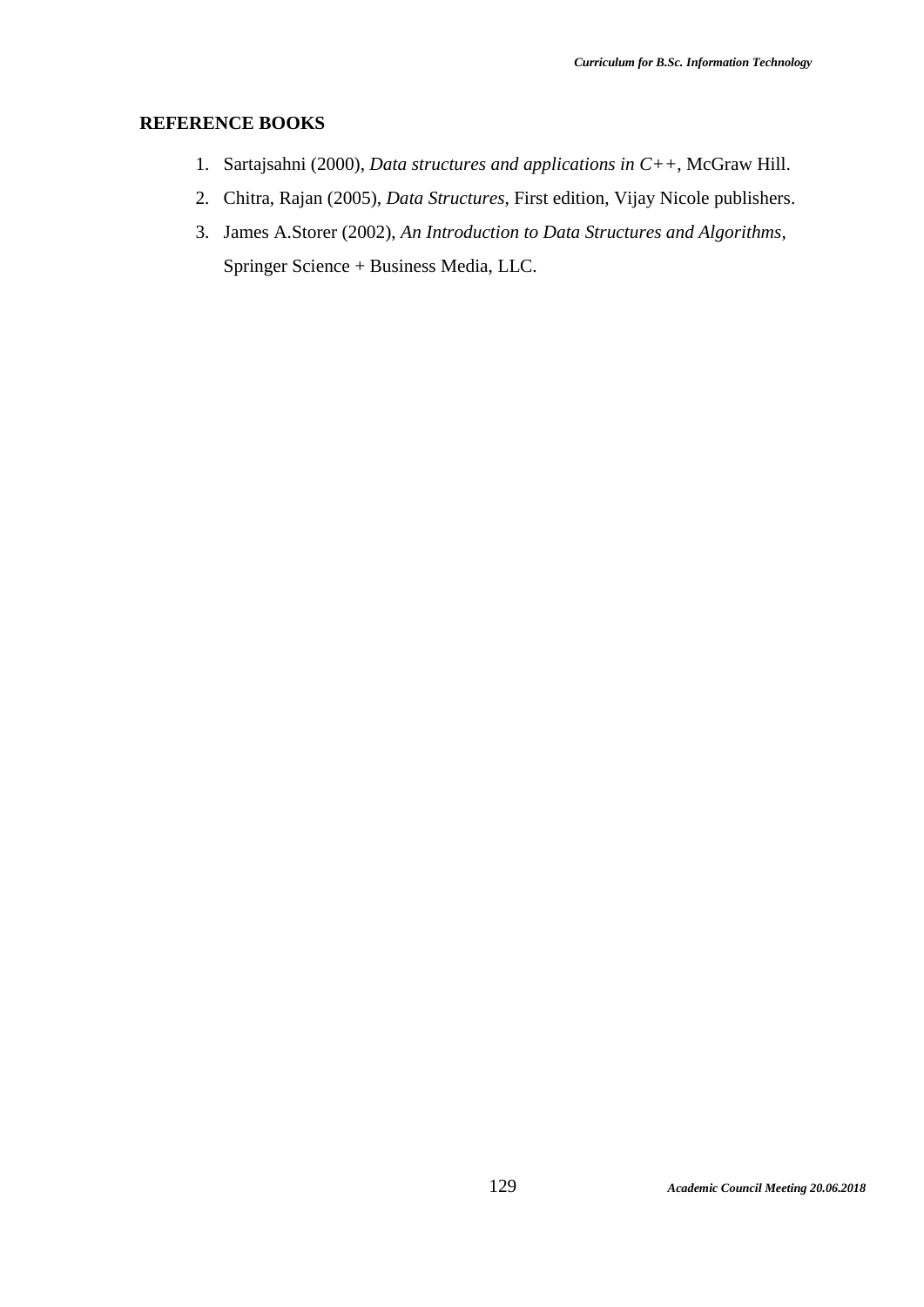

(Belonging to Virudhunagar Hindu Nadars) An Autonomous Institution Affiliated to Madurai Kamaraj University, Madurai *Re-accredited with 'A' Grade (3rd Cycle) by NAAC* VIRUDHUNAGAR - 626 001

## **B.Sc. INFORMATION TECHNOLOGY (SEMESTER)**

**(2018 - 2019 onwards)**

| Semester II              |                              | Hours/Week: 5  |                |
|--------------------------|------------------------------|----------------|----------------|
| <b>Core Practical 2</b>  | <b>DATA STRUCTURES USING</b> | Credits: 3     |                |
| Course Code<br>18UITC21P | C LAB                        | Internal<br>40 | External<br>60 |

- 1. Write a program to create and process employee pay bill system using structures.
- 2. Write a program to prepare a student mark statement using structures.
- 3. Write a program to swap the two numbers using pointers.
- 4. Write a program to determine length of a character string using pointers.
- 5. Write a program to count the number of lines, words, characters in a file.
- 6. Write a program to separate odd and even numbers using file.
- 7. Write a program to perform linear search using array.
- 8. Write a program to perform binary search using array.
- 9. Write a program to perform Singly Linked List Opeartions.
- 10. Write a program to perform stack operation using array.
- 11. Write a program to perform Queue operation using array
- 12. Write a program to perform stack operation using Linked List
- 13. Write a program to perform Queue operation using Linked List.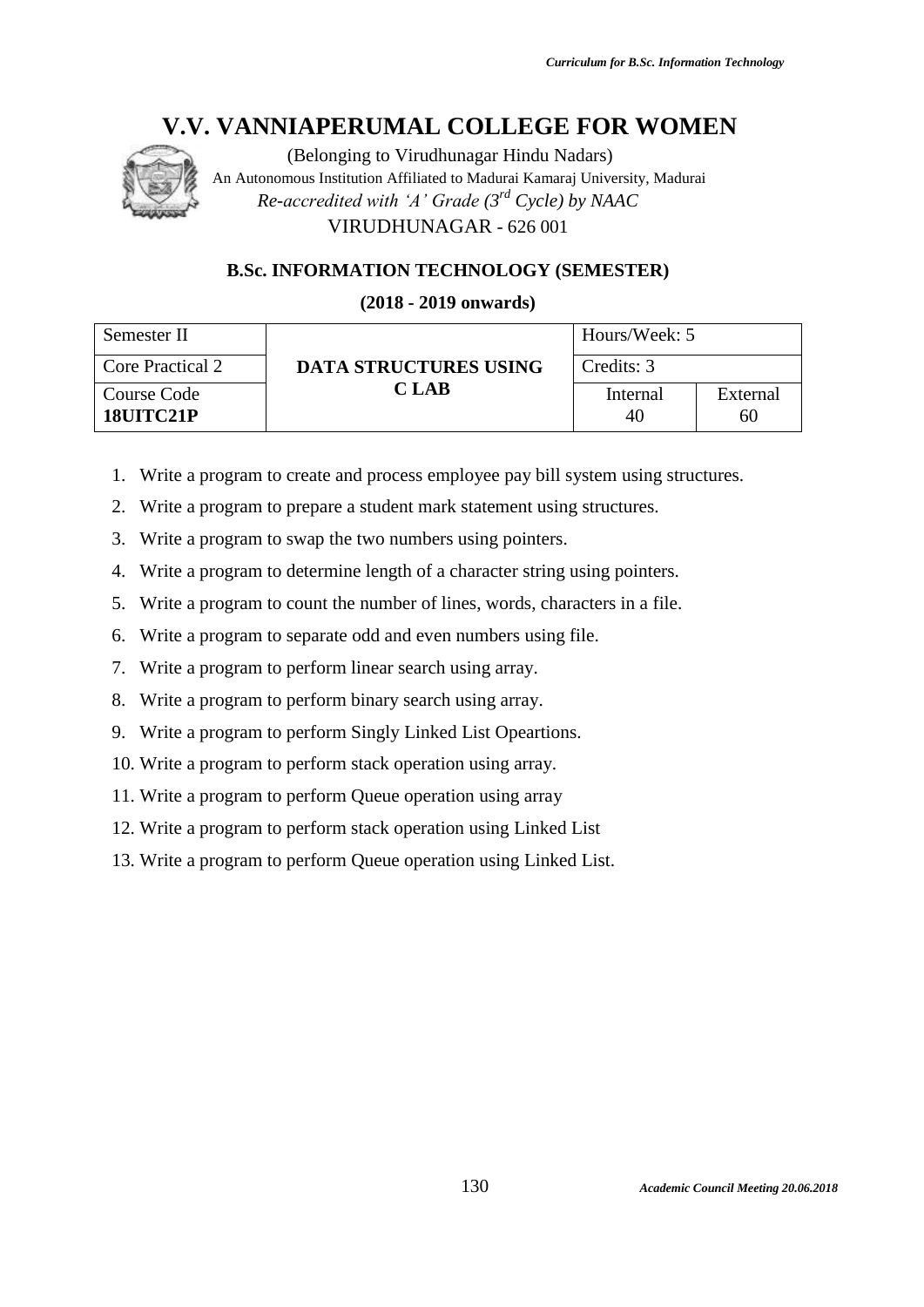

(Belonging to Virudhunagar Hindu Nadars) An Autonomous Institution Affiliated to Madurai Kamaraj University, Madurai *Re-accredited with 'A' Grade (3rd Cycle) by NAAC* VIRUDHUNAGAR - 626 001

## **B.Sc. INFORMATION TECHNOLOGY (SEMESTER)**

#### **(2018 - 2019 onwards)**

| Semester II                  |                             | Hours/Week: 4  |          |
|------------------------------|-----------------------------|----------------|----------|
| Allied Course 2              | <b>DISCRETE MATHEMATICS</b> | Credits: 4     |          |
| Course Code<br>$18$ UT $A21$ |                             | Internal<br>25 | External |

## **COURSE OUTCOMES**

On completion of the course, the students will be able to

- have knowledge on complexity of algorithms using recurrence relations
- have an understanding in identifying patterns on many levels.
- have knowledge about groups.

## **UNIT I**

**Relations:** Cartesian product of two Sets – Relations – Representation of relation – Operations on relations – Equivalence relations - Closures and Warshall's algorithm (Excluding Theorems) – Partitions and Equivalence classes. (10 Hours)

#### **UNIT II**

**Functions and Mathematical Induction: Functions :** Functions and operators - One – to – one, Onto functions - Special types of functions – Invertible functions - Composition of functions.

**Mathematical Induction:** Techniques of proof – Mathematical Induction.

(15 Hours)

#### **UNIT III**

**Recurrence Relations and Generating Functions: Recurrence Relations:**  Recurrence – An introduction - Polynomials and their evaluations – Recurrence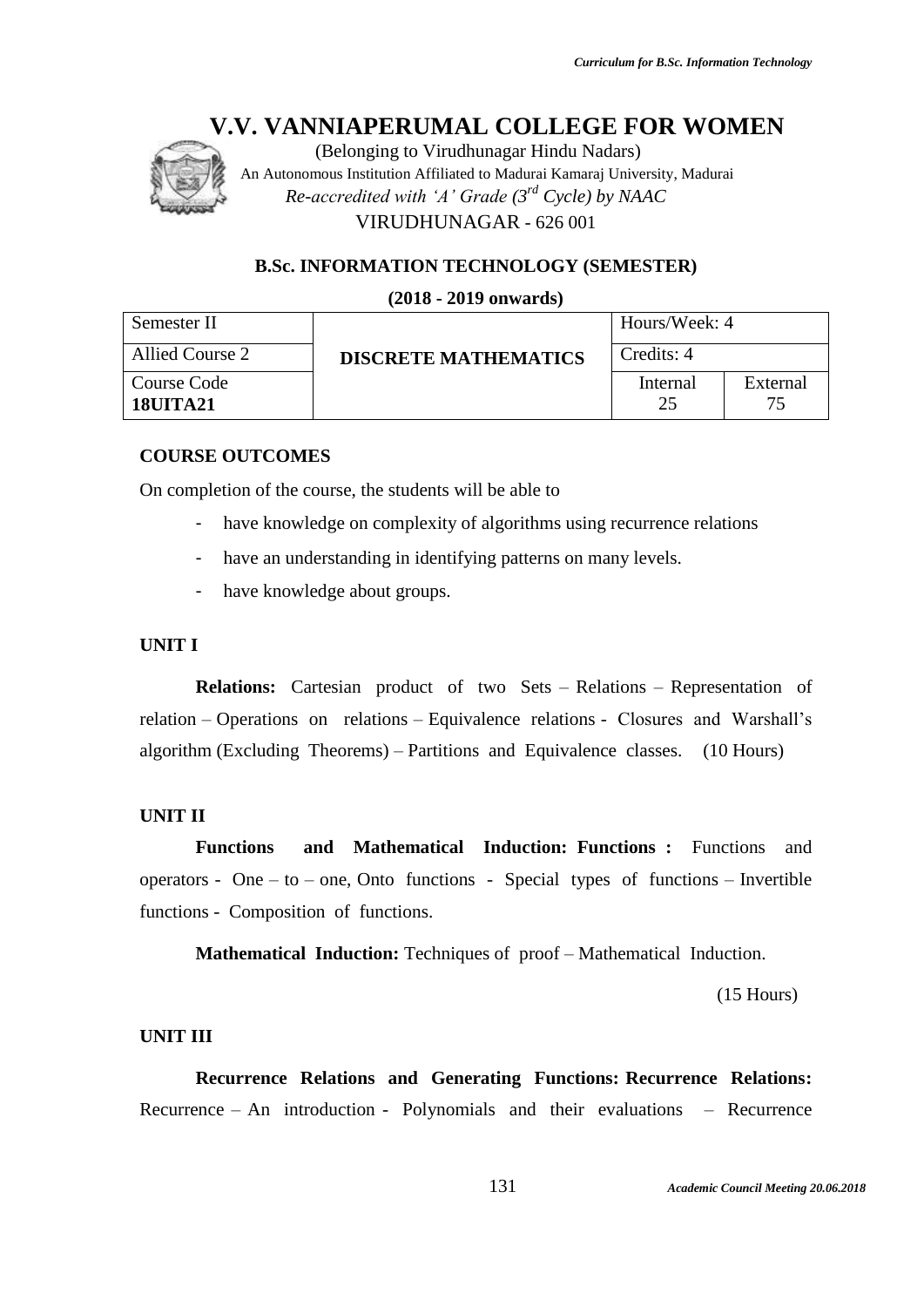relations - Solution of finite order homogenous ( Linear ) relations - Solution of Non – homogenous relations.

Generating Functions: Generating functions – Some common recurrence relations. (15 Hours) (15 Hours)

## **UNIT IV**

**Matrix Algebra**: ( Sections Excluding Theorems ) - Introduction - Matrix operations - The inverse of a square matrix - Elementary operations and Rank of a matrix – Simultaneous linear equations – Inverse by partitioning – Eigen values and Eigen vectors. (10 Hours)

#### **UNIT V**

**Algebraic Systems:** Groups – Order of a Group – Subgroup of a Group – Cyclic Groups – Cosets – Normal Subgroups. (10 Hours)

#### **TEXT BOOK**

Dr.Venkataraman.M.K, Dr. Sridharan.N, Chandrasekaran.N (2012), *Discrete Mathematics*, The National Publishing Company Basement.

| UNIT I          | Chapter II  | Section $-1$ to 7  | Page No: $2.0 - 2.44$  |
|-----------------|-------------|--------------------|------------------------|
| UNIT II         | Chapter III | Section $-1$ to 5  | Page No: 3.0 - 3.20    |
|                 | Chapter IV  | Section $-1$ to 2  | Page No: $4.0 - 4.7$   |
| <b>UNIT III</b> | Chapter V   | Section $-1$ to 5  | Page No: $5.0 - 5.19$  |
|                 | Chapter V   | Section $-6$ and 7 | Page No: $5.20 - 5.28$ |
| <b>UNIT IV</b>  | Chapter VI  | Section $-1$ to 7  | Page No: $6.0 - 6.40$  |
| <b>UNIT V</b>   | Chapter VII | Section $-7$ to 12 | Page No: $7.26 - 7.55$ |

#### **REFERENCE BOOKS**

- 1. Arumugam.S, Issac,A.T (2003), *Modern Algebra*, SCITECH Publications (INDIA) PVT.LTD.
- 2. Johnsonbaugh (2009), *Discrete Mathematics*, 6/E, Pearson Prentice Hall.
- 3. Somasundaram.R.M (2006), *Discrete Mathematical Structure*, PHI Learning.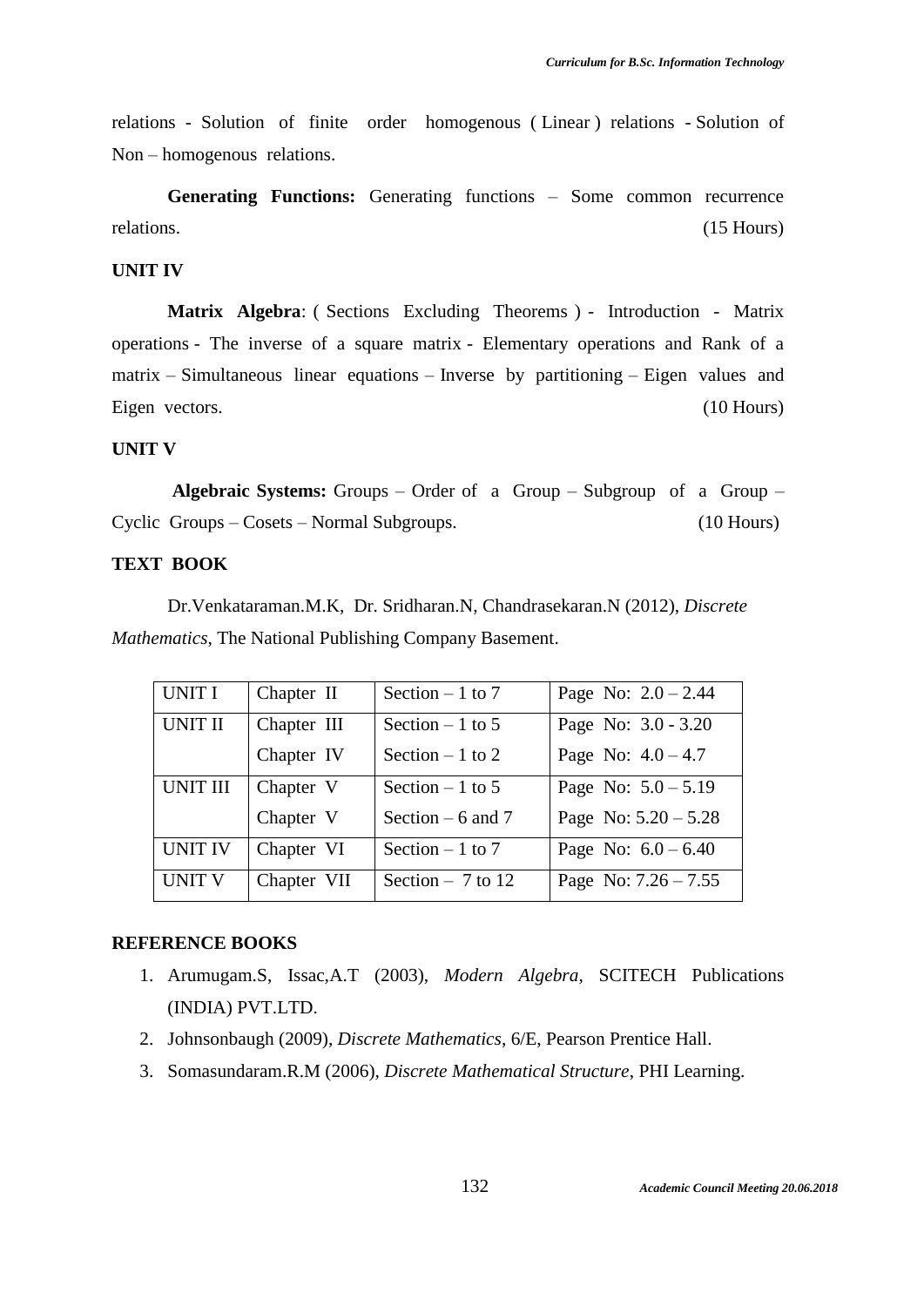

(Belonging to Virudhunagar Hindu Nadars) An Autonomous Institution Affiliated to Madurai Kamaraj University, Madurai *Re-accredited with 'A' Grade (3rd Cycle) by NAAC* VIRUDHUNAGAR - 626 001

## **B.Sc. INFORMATION TECHNOLOGY (SEMESTER)**

**(2018 - 2019 onwards)**

#### Semester II SEC 1 **OBJECT ORIENTED PROGRAMMING** Credits: 2 **IN C++** Hours/Week: 2 Course Code **18UITS21** Internal 40 External 60

## **COURSE OUTCOMES**

On completion of this course, the students will be able to

- know the differences between Procedure Oriented Programming & Object Oriented Programming.
- understand the basic concepts in Object oriented programming approach.
- develop the programming skills based on OOP.
- understand the concepts of inheritance.
- know about the advanced features like templates and exception to make programs supporting reusability.

## **UNIT I**

**Classes and Objects:** Specifying a class – Defining Member Functions – Making an outside Function Inline – Nesting of Member Functions – Private Member Functions – Arrays with in a Class – Memory Allocation for Object - Static Data Members – Static Member Functions - Arrays of Objects – Object as Function Arguments – Friendly Functions – Returning Objects. (5 Hours)

## **UNIT II**

**Constructors and Destructors:** Constructors – Parameterized Constructors – Multiple Constructors in a Class – Constructors with Default Arguments – Dynamic Initialization of Objects – Copy Constructor – Destructors.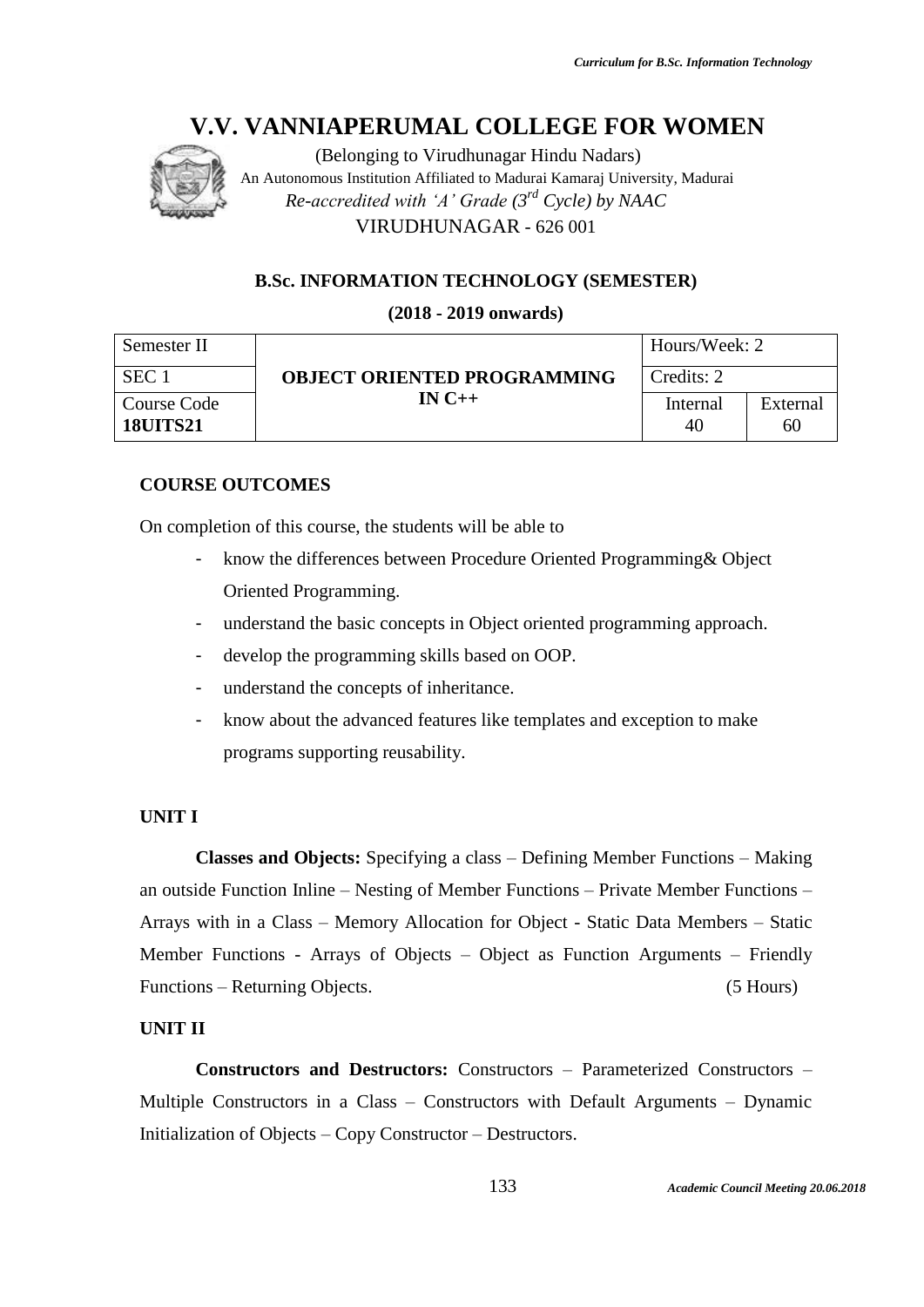**Operator Overloading and Type Conversions:** Defining Operator Overloading - Overloading Unary Operators - Overloading Binary Operators – Rules for Overloading Operators - Type Conversion. (6 Hours)

#### **UNIT III**

**Inheritance: Extending Classes:** Defining Derived Classes – Single Inheritance – making a Private Member Inheritable – Multilevel Inheritance – Multiple Inheritance – Hierarchical Inheritance. (6 Hours)

## **UNIT VI**

**Working with Files:** Classes for File Stream Operations – Opening and Closing a File – Detecting End-Of-File – More about open():File Modes – File Pointers and their Manipulation – Sequential Input and Output Operations – Command Line Arguments. (6 Hours)

#### **UNIT V**

**Templates:** Introduction- Class Templates – Function Templates –Member Function Templates.

**Exception Handling:** Basics of Exception handling – Exception Handling Mechanism – Throwing Mechanism – Catching Mechanism. (7 Hours)

#### **TEXT BOOK**

Balagurusamy.E (2013), *Object-oriented programming with*  $C_{++}$ , 7<sup>th</sup> edition, Tata McGraw Hill Publication.

| <b>UNIT</b> | <b>CHAPTERS</b> | <b>SECTIONS</b>                       |
|-------------|-----------------|---------------------------------------|
|             |                 | $5.3, 5.4, 5.6 - 5.16$                |
|             | 6, 7            | $6.2 - 6.7, 6.11, 7.2, 7.4, 7.8, 7.9$ |
| Ш           |                 | $8.2 - 8.7$                           |
| IV          | 11              | $11.2 - 11.7$ , 11.10                 |
|             | 12, 13          | $12.1, 12.2, 12.4, 12.7, 13.2 - 13.5$ |

## **REFERENCE BOOKS**

- 1. Herbert Schildt (1998), *C++ the Complete Reference*, Tata McGraw Hill Publication.
- 2. Ravichandran.D (2007), *Programming With C++*, Tata McGraw Hill Publication.
- 3. Graham M. Seed (1996), *An Introduction to Object-Oriented Programming in C++with Applications in Computer Graphics*, Springer.